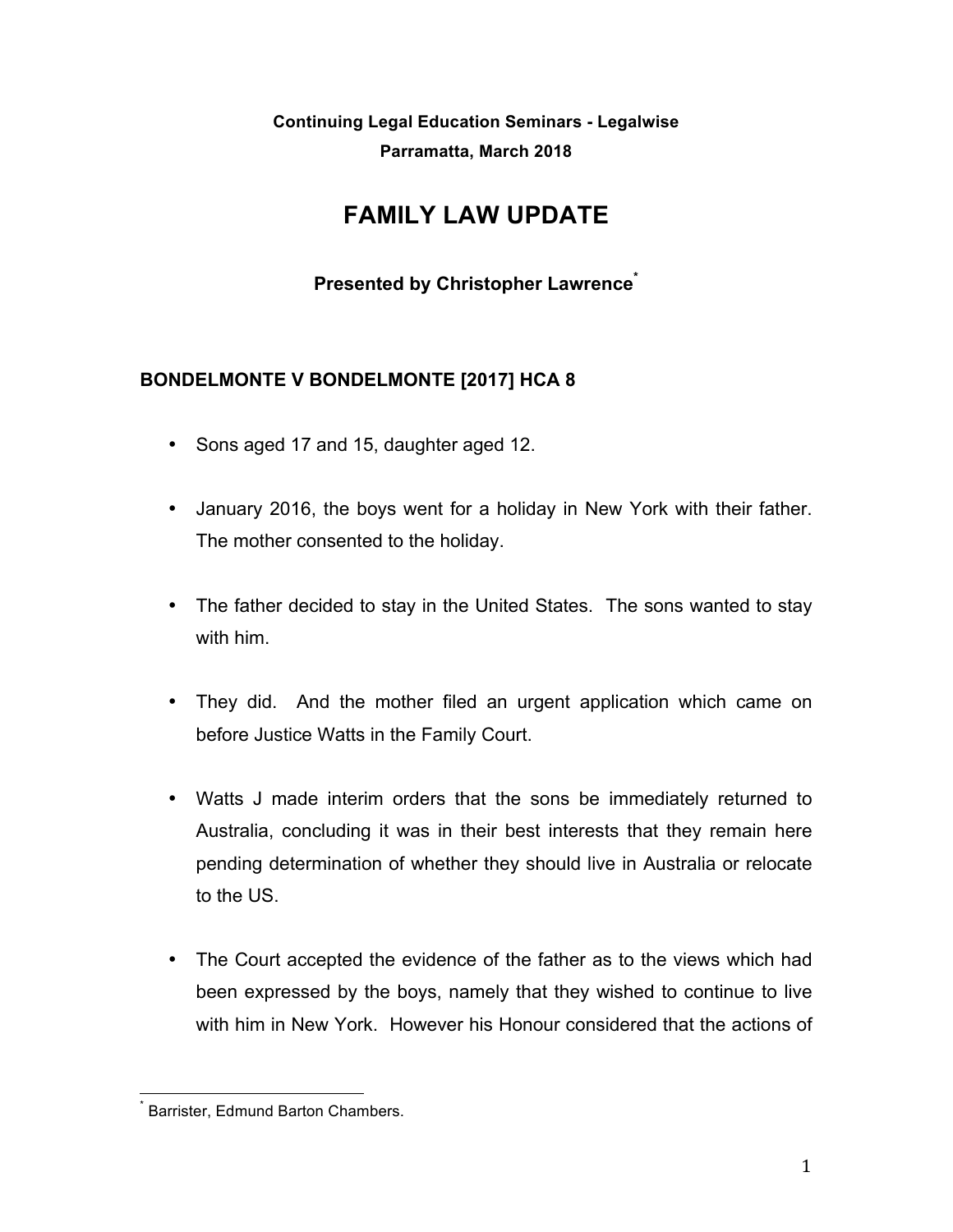the father "*have significantly prejudiced and almost certainly coloured any statements the boys may make whilst they are in New York*".

- The father argued that a 'wishes report' should be obtained whilst the children were in New York. This was rejected, the Court preferring a family report upon their return to Australia to address wishes along with all other relevant factors.
- In the High Court, the father argued his Honour had failed to adequately take into account a material consideration, namely the views expressed by the children.
- Section 60CC(3)(a) requires that in deciding what is in a child's best interests, one of the considerations is:

any views expressed by the child and any factors (such as the child's maturity or level of understanding) that the court thinks are relevant to the weight it should give to the child's views

• The High Court (Kiefel CJ, Bell, Keane, Nettle and Gordon JJ) said:

34. The focus placed by the father upon the prescribed consideration stated in s 60CC(3)(a) tended to elevate the views expressed by a child to something approaching a decisive status. In some cases, it may be right, in the exercise of a primary judge's discretion, to accord the views expressed by a child such weight, but s 60CC(3)(a) does not require that course to be taken. They are but one consideration of a number to be taken into account in the overall assessment of a child's best interests.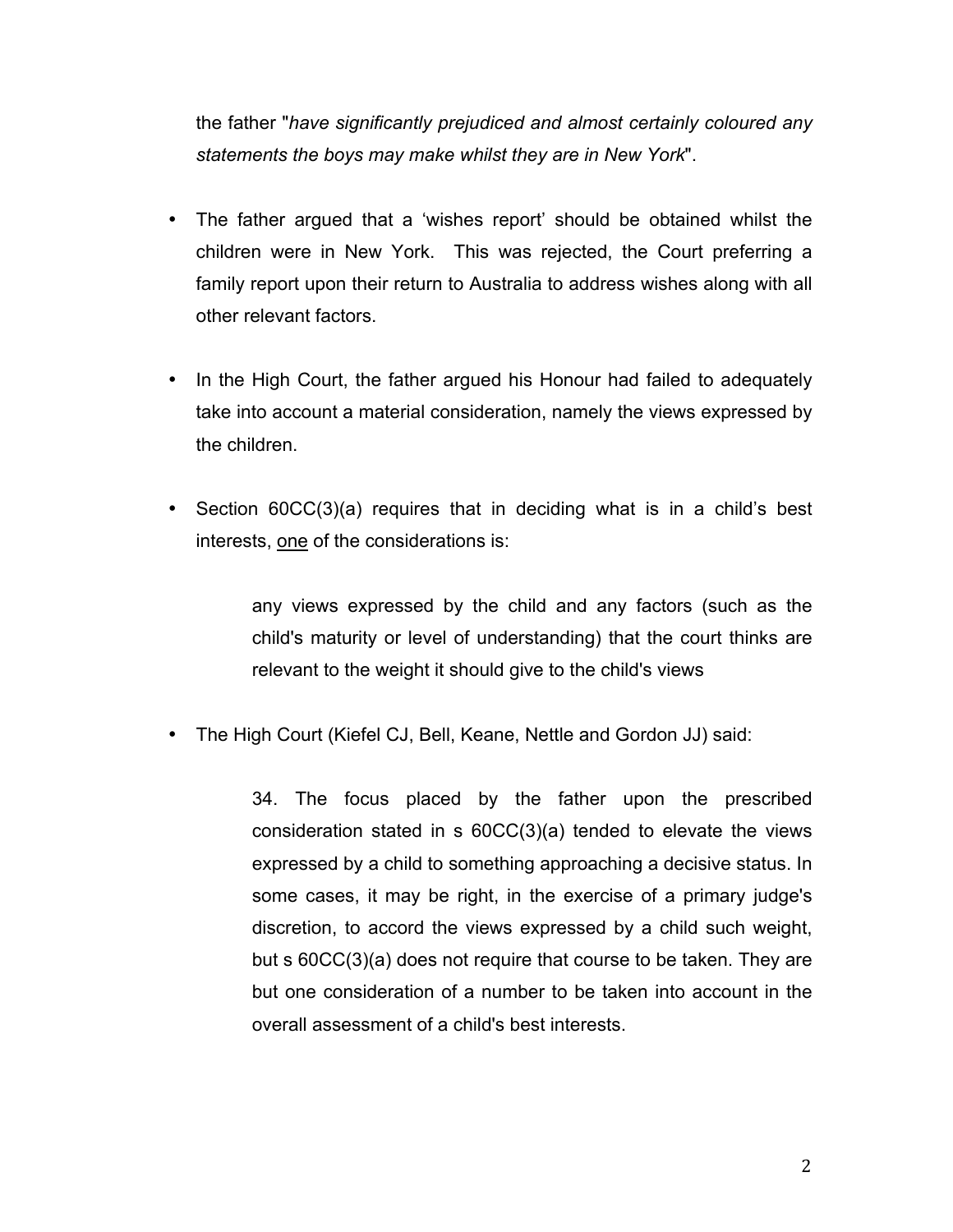35. The terms of s 60CC(3)(a) itself may be taken to recognise that, whilst a child's views ought to be given proper consideration, their importance in a given case may depend upon factors such as the child's age or maturity and level of understanding of what is involved in the choice they have expressed. Children may not, for example, appreciate the long term implications of separation from one parent or the child's siblings. Section 60CC requires that attention be given by the court to these matters.

• The High Court rejected the argument that a Court is obliged to seek a child's views in parenting proceedings before making a parenting order. The High Court said:

> 43. It [s60CC(3)(a)] requires that the views which have been "expressed" by a child be considered. The term "consider" imports an obligation to give proper, genuine and realistic consideration but this cannot affect or alter the terms of the provision so as to require a child's views to be ascertained.

[footnote omitted]

• A further argument before the High Court related to adverse comments made by Justice Watts about the father's actions in retaining the children in the United States, contrary to earlier parenting orders, and whether his views about the father's conduct motivated the decision to order the return of the children. The High Court considered that his Honour was not motivated to give less weight to the children's views by reason of the father's actions. But if his Honour had done so, that would have been taking into account an irrelevant consideration.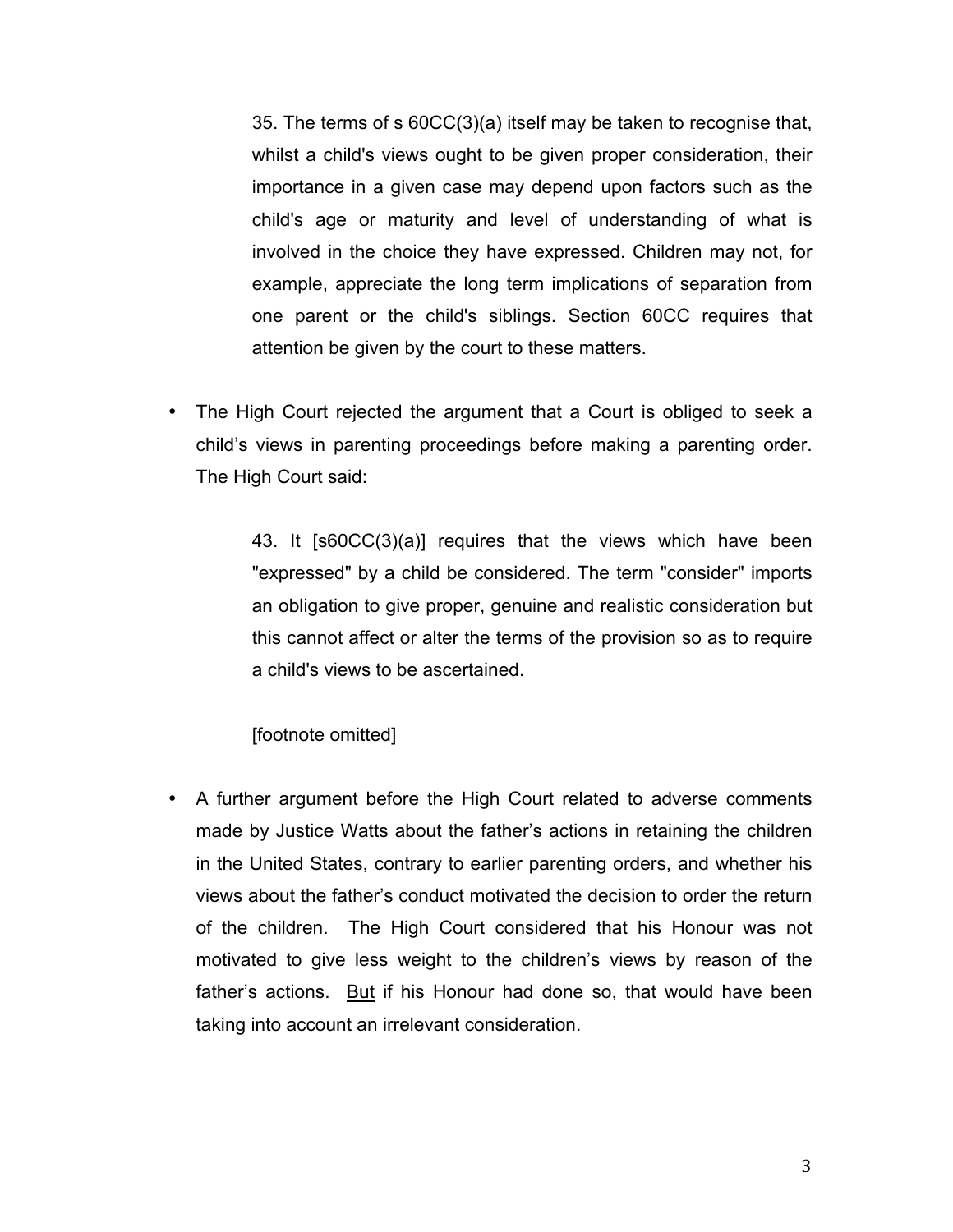- Finally, the interim orders made by Watts J included alternative orders for the children to live separately with family friends on a temporary basis upon their return to Australia. Those family friends were not applicants for parenting orders. Undertakings from them had been provided.
- However the High Court held they were persons in whose favour parenting orders could be made on the application of the mother. Section 64C provides that a parenting order may be made in favour of a parent of the child "or some other person".

Section 65DAA - *Court to consider child spending equal time or substantial and significant time with each parent in certain circumstances*

- Following *Bondelmonte*, what about on *Goode & Goode*?
- Consideration by Watts J in *Egan & Egan* [2017] FamCA 170 commencing at [14] in light of what the high Court said about what 'consider' means (*Bondelmonte* at [43], above).
- Watts J said at [28]:

The Full Court in *Goode & Goode* at [64] said it was the juxtaposition of ss 65DAA(2)(c)(d) and (e) that "*suggests a consideration tending to a result, or the need to consider positively the making of an order* ...". I am unable to see how that reasoning survives the statement in *Bondelmonte v Bondelmonte* as to what the word "consider" imports.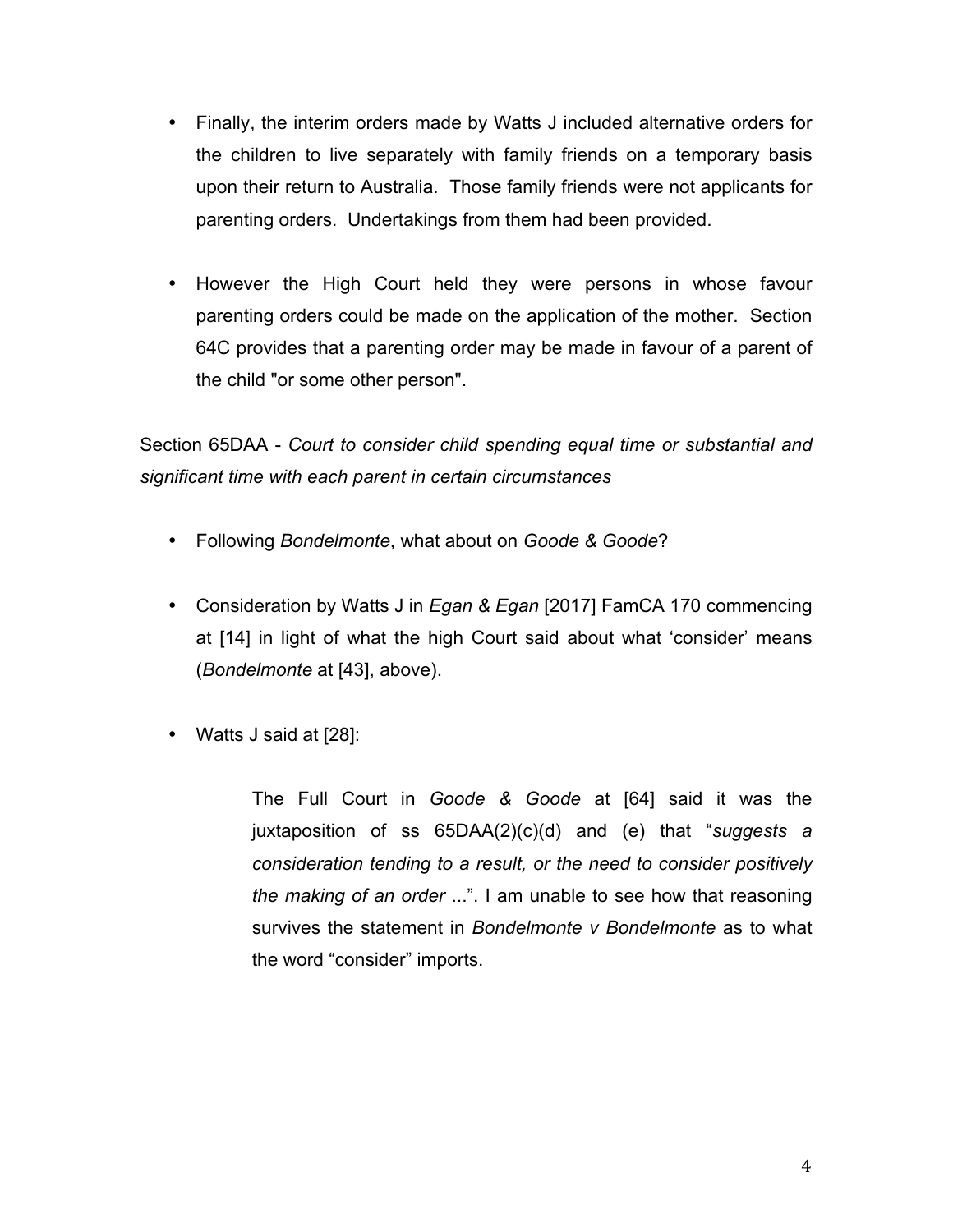#### **THORNE V KENNEDY [2017] HCA 49**

- Setting aside financial agreements under sections 90K and 90KA of the Family Law Act.
- Section 90K(1) provides that a court may make an order setting aside a financial agreement if the court is satisfied of matters including, in s 90K(1)(b), "the agreement is void, voidable or unenforceable" and, in s 90K(1)(e), "a party to the agreement engaged in conduct that was, in all the circumstances, unconscionable". Section 90KA then provides, in part, that the question whether a financial agreement is valid, enforceable or effective "is to be determined by the court according to the principles of law and equity that are applicable in determining the validity, enforceability and effect of contracts and purported contracts".
- Ms Thorne was 36 and living in the Middle East. She had no substantial assets.
- Mr Kennedy was 67 and living in Australia. He was a property developer with assets of at least \$18 million.
- They met on the internet in 2006.
- She came to Australia in 2007 and the wedding was set for 30 September that year.
- On 19 September Mr Kennedy told Ms Thorne they were going to see a solicitor to sign an agreement. He said if she did not sign, the wedding would not proceed.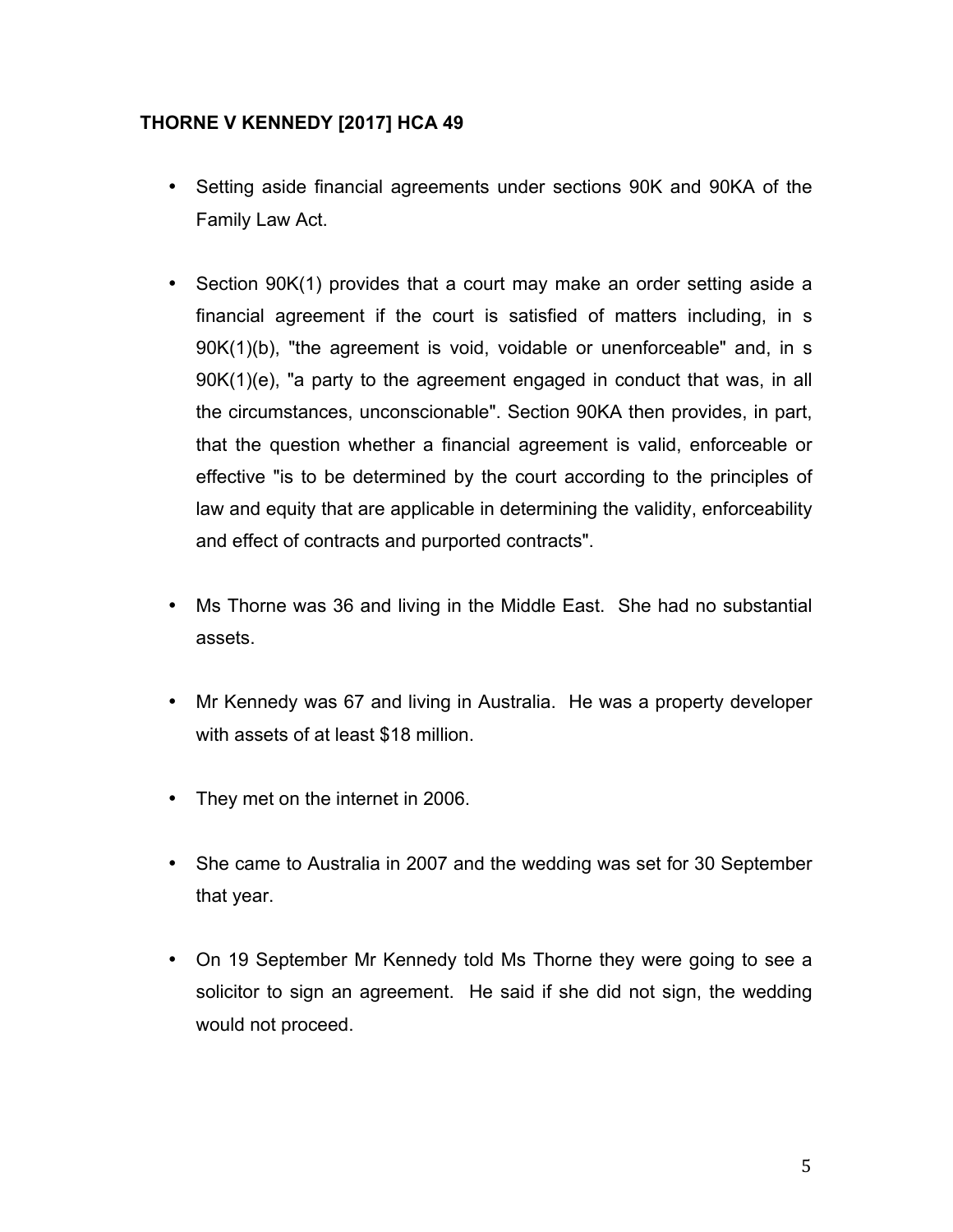- As it was, Ms Thorne signed a 'pre-nuptial agreement' under s90B four days before the wedding. She did so against legal advice.
- Shortly after the wedding, a 'post-nuptial agreement' was signed under s90C in almost identical terms. Again, Ms Thorne signed against legal advice.
- The parties separated a little less than 4 years later, in 2011. There were no children of the relationship. Ms Thorne commenced proceedings to set aside the agreements, and for property settlement orders and maintenance. Mr Kennedy died during the trial and was substituted as a party by the executors and trustees of his estate.
- The central issues in the case were whether the agreements were liable to be set aside on the grounds of duress, undue influence, or unconscionable conduct.
- The accuracy of advice given to Ms Thorne by her solicitor, Ms Harrison, was not controversial. The key features were:

(1) The agreement provided for Ms Thorne to receive maintenance during the marriage of the greater of (i) \$4,000 per month or (ii) 25% of the net income from the management rights of a proposed development. Ms Harrison observed that the \$4,000 per month contained no provision for increase and was a very poor provision from someone in Mr Kennedy's circumstances.

(2) Ms Thorne would be permitted to live rent free in a penthouse located in the proposed development and her family would be permitted to live rent free in a unit located in that development. Ms Harrison noted, however, that Ms Thorne had

6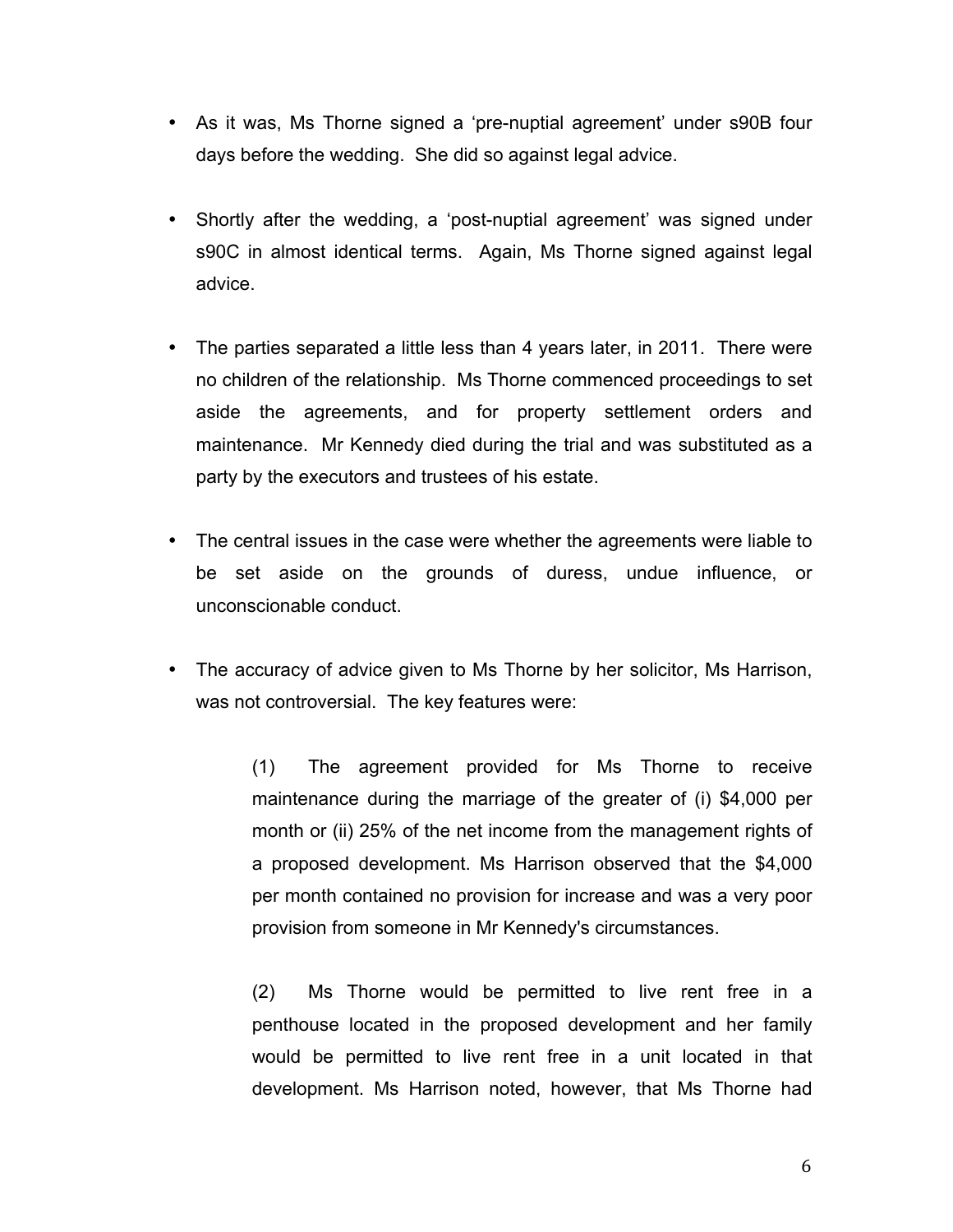informed her that the local council had refused planning permission for the proposed development.

(3) If Ms Thorne and Mr Kennedy separated within the first three years of marriage, with or without children, then Ms Thorne would get nothing. The rights described above would also cease.

(4) If Ms Thorne and Mr Kennedy separated after three years, without children, Mr Kennedy would only have an obligation to pay a single lump sum of \$50,000 to Ms Thorne. This payment was indexed to the Consumer Price Index if the separation occurred after 1 July 2011. Ms Harrison described this amount as "piteously small".

(5) If Mr Kennedy died while they were living together and while they had not separated then the agreement provided that Ms Thorne would be entitled to (i) a penthouse in the proposed development or, if that were not possible, a unit she chose in the same city not exceeding a market value of \$1.5 million; (ii) 40% of the net income of the management rights of the proposed development or \$5,000 per month, indexed annually, whichever was the greater; and (iii) the Mercedes Benz car that was presently in her possession or a replacement vehicle of the same or higher value.

• In setting aside the agreements, the primary judge relied on six matters which led to her Honour to conclude that Ms Thorne had "no choice" or was "powerless" in entering into the agreements:

(i) her lack of financial equality with Mr Kennedy;

(ii) her lack of permanent status in Australia at the time;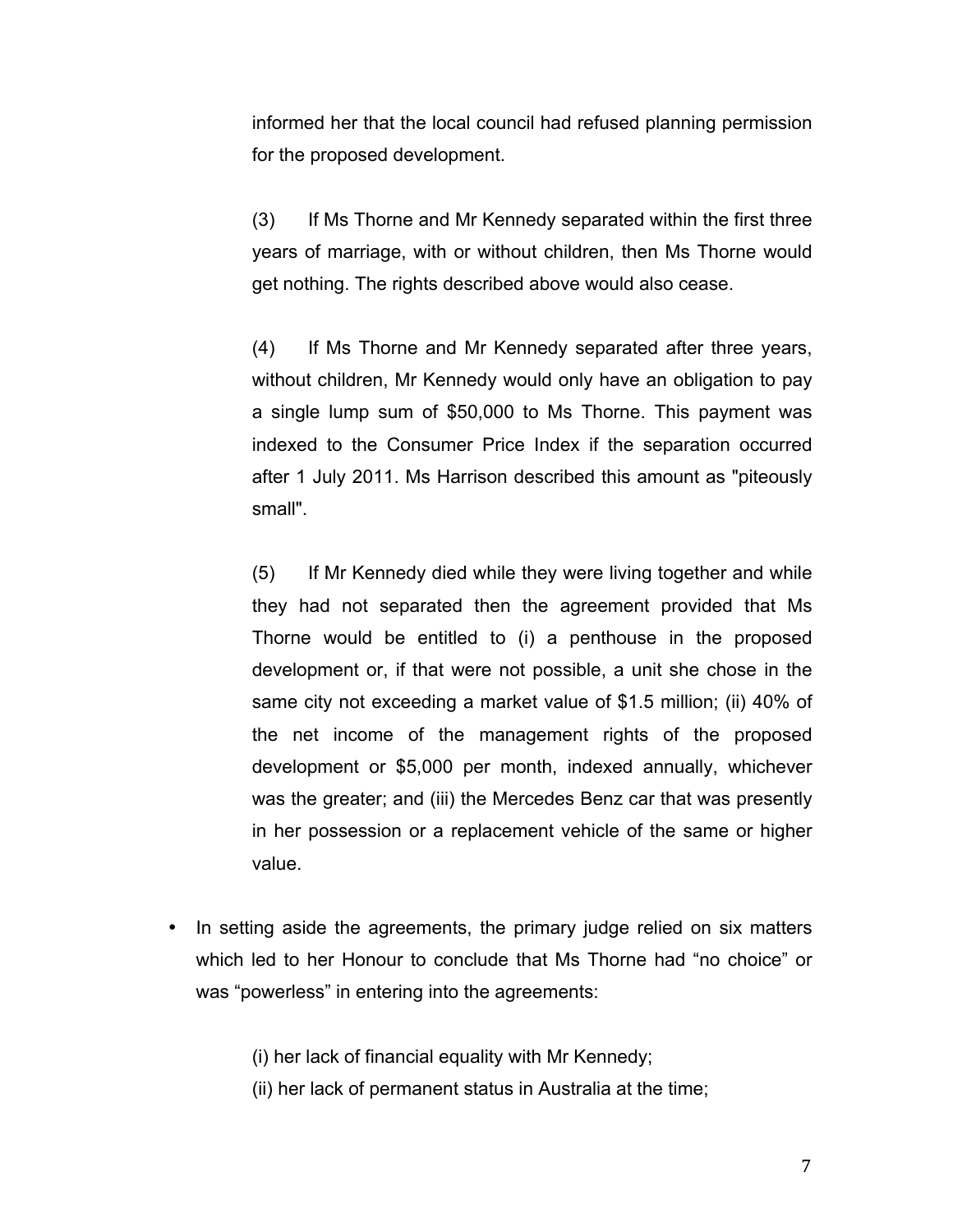(iii) her reliance on Mr Kennedy for all things;

(iv) her emotional connectedness to their relationship and the prospect of motherhood;

(v) her emotional preparation for marriage; and

(vi) the "publicness" of her upcoming marriage.

• The primary judge described Ms Thorne's circumstances in these terms:

"She was in Australia only in furtherance of their relationship. She had left behind her life and minimal possessions ... She brought no assets of substance to the relationship. If the relationship ended, she would have nothing. No job, no visa, no home, no place, no community. The consequences of the relationship being at an end would have significant and serious consequences to Ms Thorne. She would not be entitled to remain in Australia and she had nothing to return to anywhere else in the world.

Every bargaining chip and every power was in Mr Kennedy's hands. Either the document, as it was, was signed, or the relationship was at an end. The husband made that clear."

- The Full Court allowed an appeal, in effect upholding the agreements. But Ms Thorne was successful in the High Court in restoring the first instance decision to set aside the agreements.
- Ultimately, the plurality determined that the primary judge's conclusions were open to her on the evidence, holding:

59. … Each of the factors which the primary judge considered was a relevant circumstance in the overall evaluation of whether Ms Thorne had been the subject of undue influence in her entry into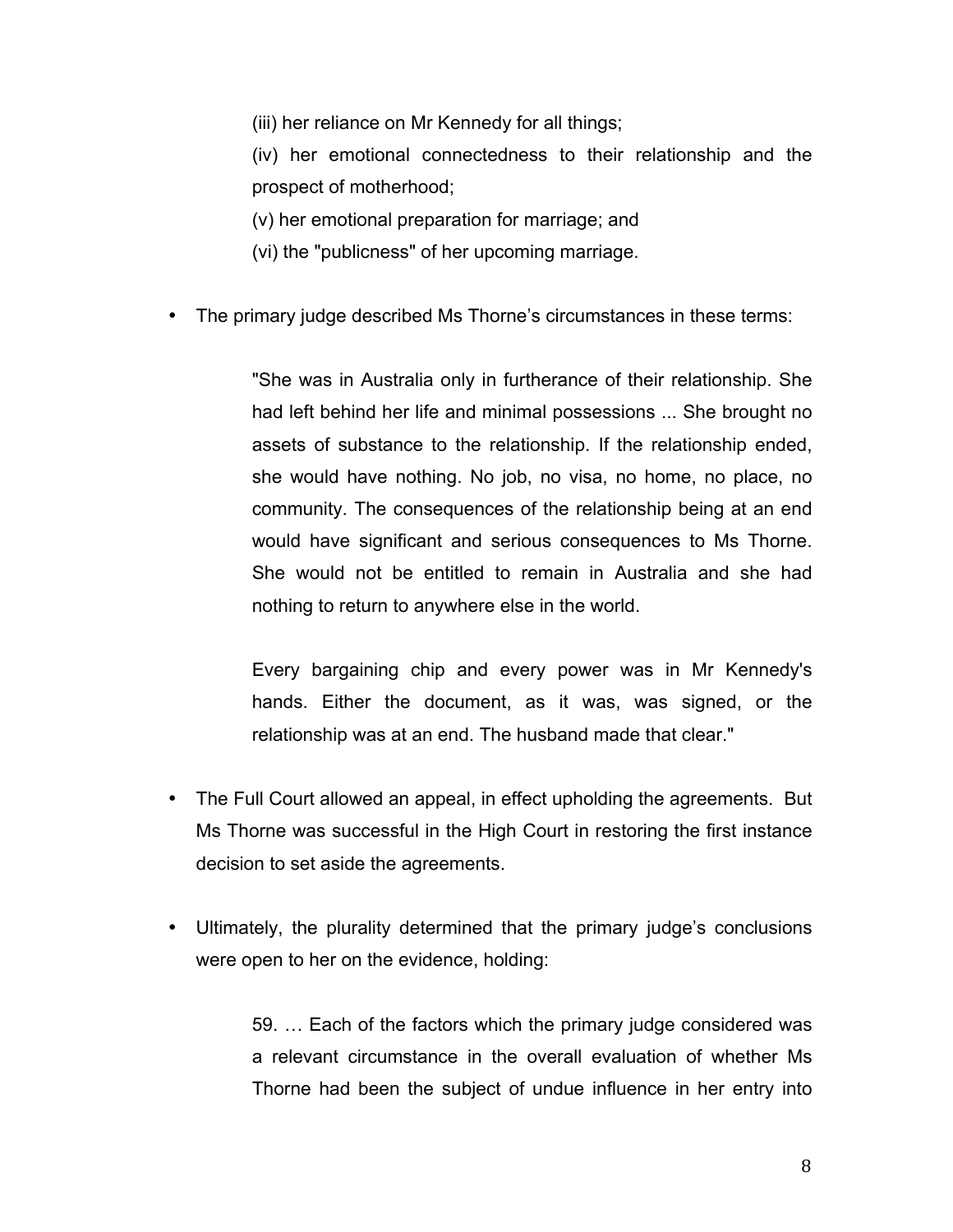the agreements. In combination, it was open to the primary judge to conclude that Ms Thorne considered that she had no choice or was powerless other than to enter the agreements. In other words, the extent to which she was unable to make "clear, calm or rational decisions" was so significant that she could not aptly be described as a free agent.

[footnotes omitted]

• On the application of the vitiating factor of undue influence to financial agreements the plurality said at [60] these factors may have prominence:

> 1. Whether the agreement was offered on a basis that it was not subject to negotiation;

> 2. The emotional circumstances in which the agreement was entered, including any explicit or implicit threat to end a marriage or engagement;

- 3. Whether there was any time for careful reflection;
- 4. The nature of the parties' relationship;
- 5. The relative financial positions of the parties; and

6. The independent advice that was received and whether there was time to reflect on that advice.

• The plurality also said: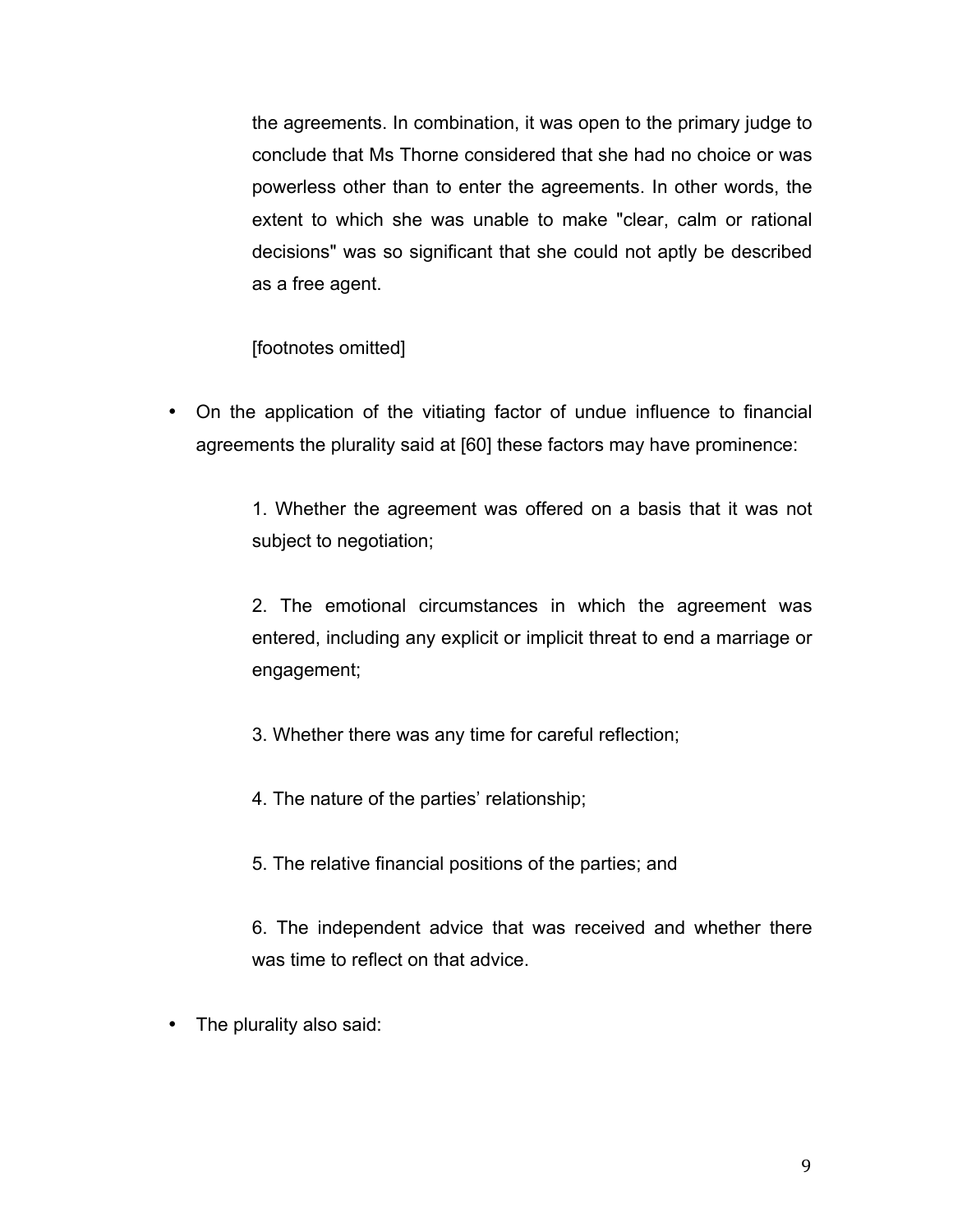56. …Of course, the nature of agreements of this type means that their terms will usually be more favourable, and sometimes much more favourable, for one party. However, despite the usual financial imbalance in agreements of that nature, it can be an indicium of undue influence if a pre-nuptial or post-nuptial agreement is signed despite being known to be grossly unreasonable even for agreements of this nature.

• Further and more generally, the High Court's decision provides a useful roadmap on the doctrines of duress, undue influence and unconscionable conduct.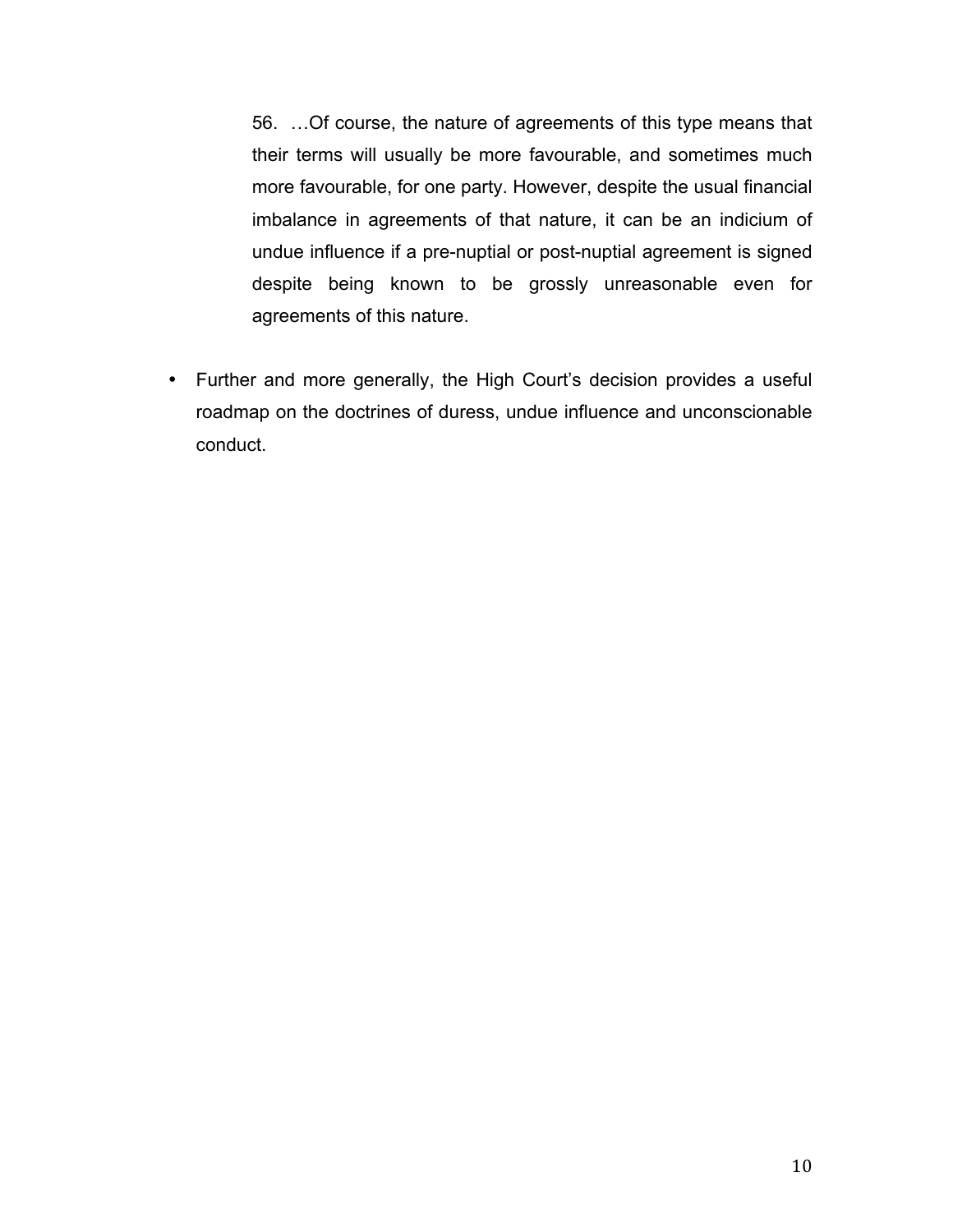## **WALLIS & MANNING [2017] FAMCAFC 14 (10 February 2017) (per Thackray, Ainslie-Wallace & Murphy JJ)**

**ANSON & MEEK [2017] FAMCAFC 257 (7 December 2017) (per Murphy, Aldridge & Cleary JJ)**

- These were property cases. They are interesting because they deal with how comparable cases are considered.
- In *Wallis & Manning* the wife submitted that the assessment of contributions was "*well outside the range reasonably available in the circumstances*". The Full Court said in relation to the assertion of a "range of outcomes" that "*[t]he assertion of a 'range', without more, cannot (and indeed should not) assist a trial court in the exercise of the relevant discretion"* (at [41]).
- The Full Court also had regard to the use of guidelines and comparable cases. In that context, it was submitted on behalf of the wife that the trial judge had not had regard to any authorities concerning contributions in long marriages. In relation to "guidelines", for example in relation to long marriages, the Full Court noted that the expression "long marriages" is not susceptible to precise definition and the factors that meet the description are so diverse that it would be elusive if not impossible. However, the Full Court noted that the use of comparable cases is a different matter.
- In considering previous authorities on the use of comparable cases, the Full Court said:

58. ...we are unable to agree that anything said by the Full Court in Fields & Smith 'decries' the use of comparable cases, although the Full Court there make it plain, and with respect we agree, that if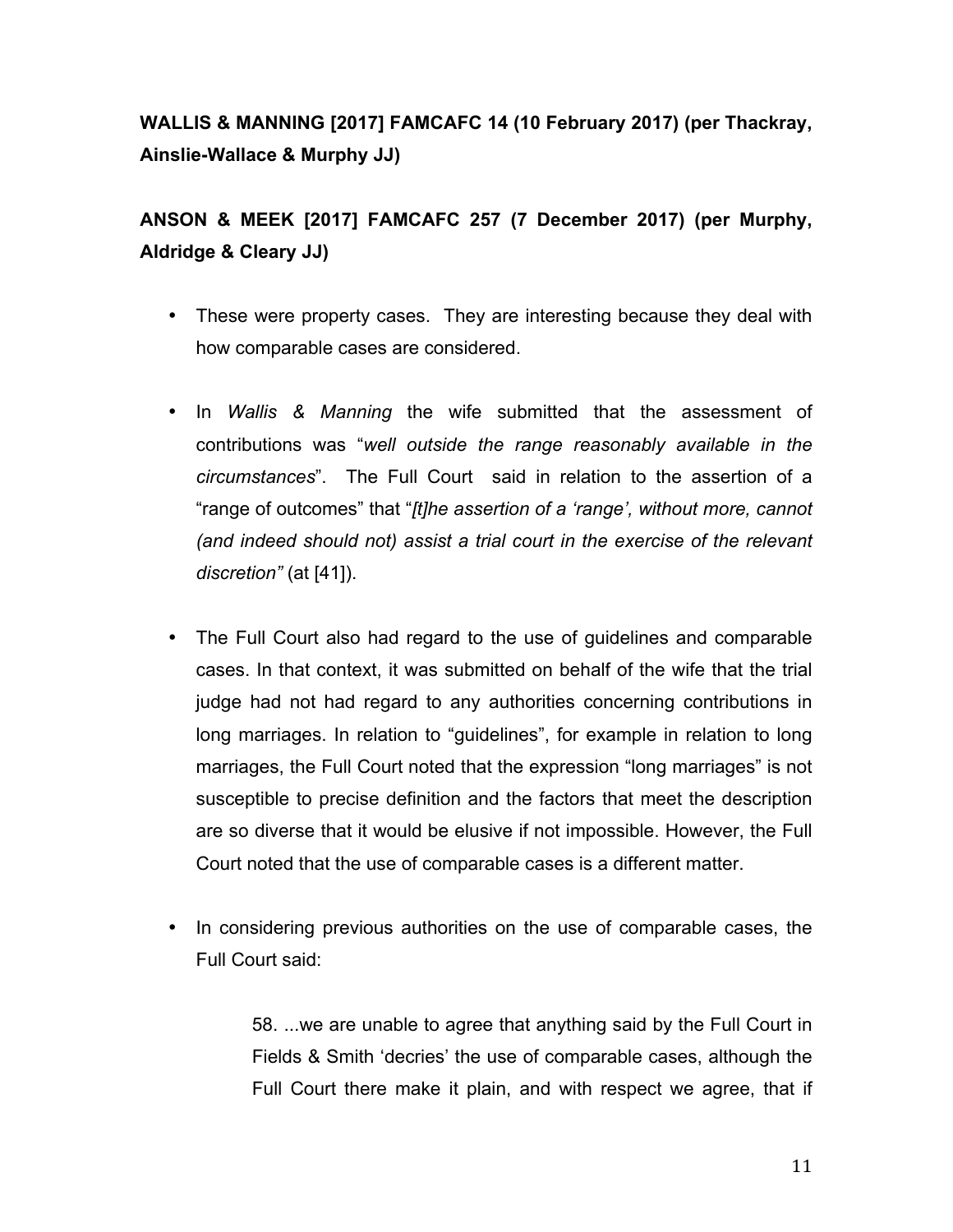comparable cases are used to inform the discretion, some analysis of those vases so as to ascertain their comparability should be undertaken..."

...

67. While recognising the fact that no two cases are precisely the same, we are of the view that comparable cases can, and perhaps should far more often, be used so as to inform, relevantly, the assessment of contributions within s 79".

• The wife had sought at trial to rely upon four comparable cases. The Full Court noted that the submissions set out the facts of the cases, but in no way sought to compare the facts with the case under consideration and that:

> 73. "[n]o argument was made to her Honour as to any consistency emerging from those authorities, nor is there any attempt to canvass a number of different authorities, particularly from the Full Court, so as to seek to establish any such comparability".

• However, in *Anson & Meek,* Aldridge and Cleary JJ said:

126. We do not consider that the existing authorities obliged the primary judge to consider the comparable cases at all, let alone obliged her to conduct an analysis of the comparable cases so as to identify both the factors that indicate a lack of comparability and those that do not.

…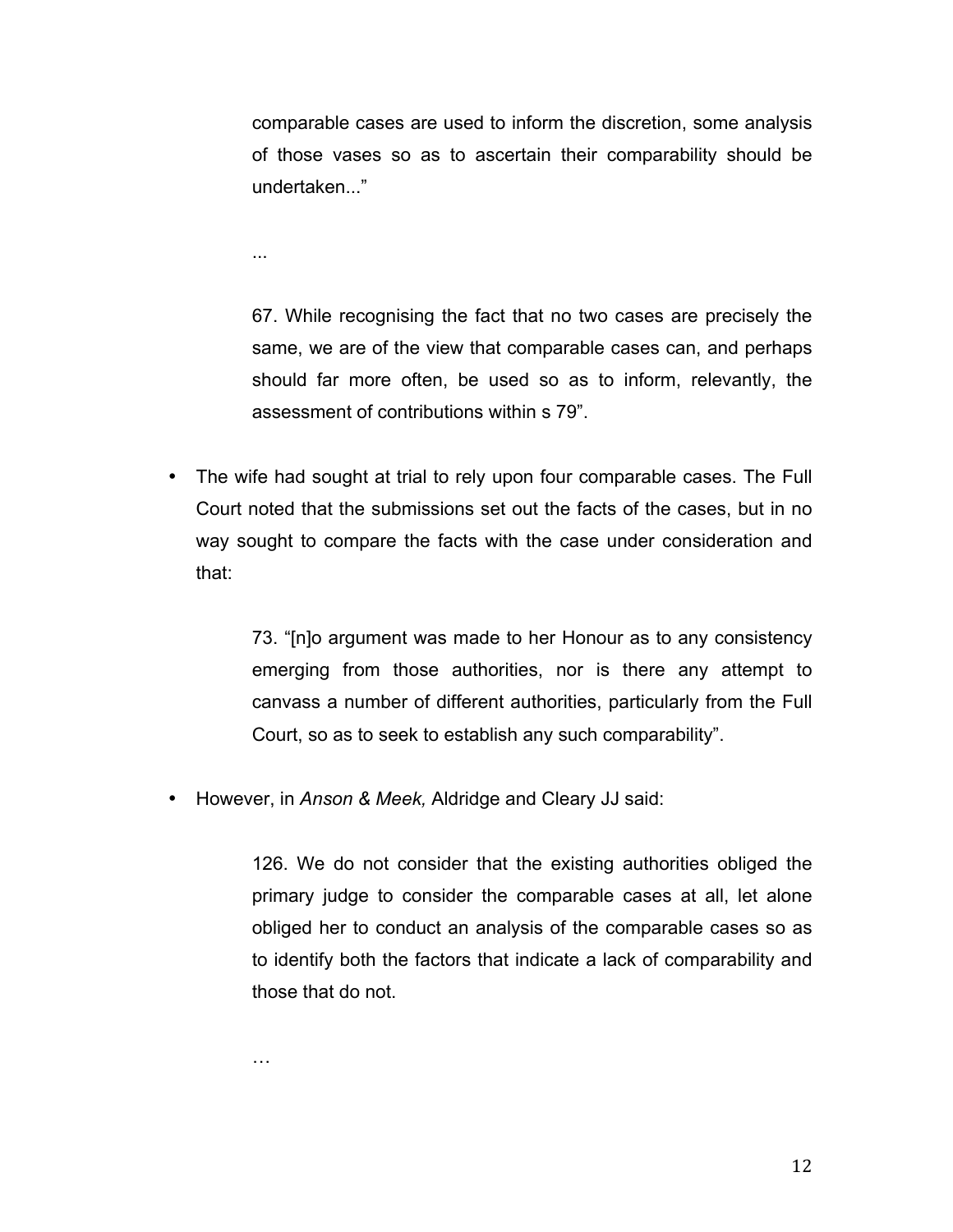158. In our opinion, the fact that two different judges acting upon the same evidence may properly reach different conclusions greatly diminishes the value of comparable cases. This is especially so in this jurisdiction where there is almost an infinite variation in the rich factual detail that attend both parenting and property cases. The concern is amplified when the Court is proffered just a selection of cases said to be comparable as opposed to an analysis of **all** cases that could be said to be comparable.

• See also [173]-[179]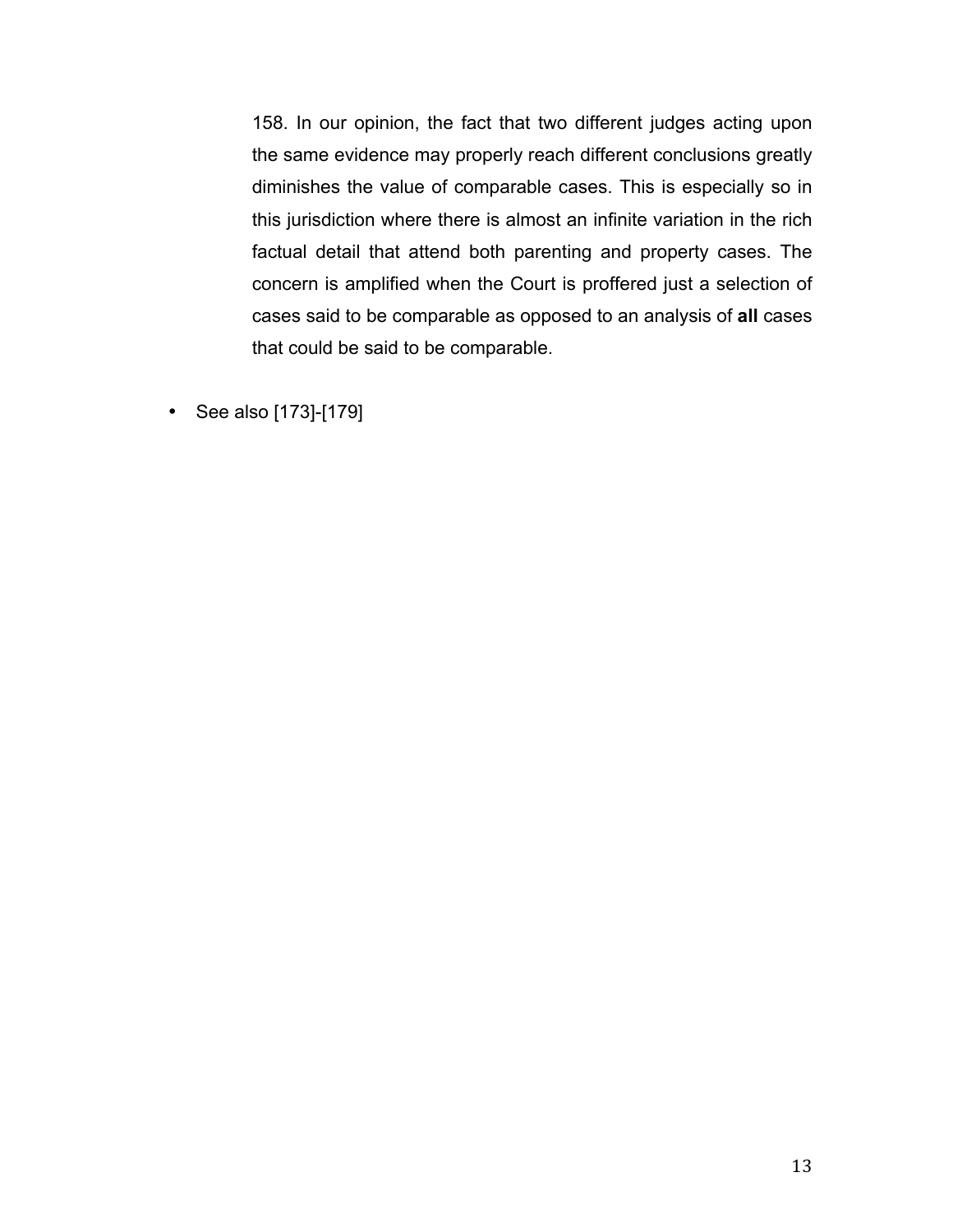#### **HOLLAND & HOLLAND [2017] FAMCAFC 166**

- A post-separation inheritance case.
- Short facts: a 17 year relationship with 2 children aged 14 and 17. Four years after separation the husband received an inheritance from his brother of \$715,000.
- The orders made by the trial judge represented a 62:38 division of assets in the wife's favour, but in an asset pool which excluded the inheritance.
- The trial judge excluded the inheritance from the asset pool and instead treated it as a financial resource of the husband.
- The "exclusion" of the inherited property was a central issue in the appeal. The Full Court (Ainslie-Wallace, Murphy and Aldridge JJ) considered in detail the concepts of "after-acquired property", "exclusion" and "financial resource".
- The Full Court reiterated that the concepts of "after-acquired property" and "exclusion" involve the risk of error advanced by an argument in *Calvin & McTier* and "*firmly rejected by the Full Court in that case*", in that it is contrary to longstanding authority to suggest that post-separation property will only be included if there is a direct connection between the marriage and the property (at [17]).
- The Full Court also reiterated the well known passage from *Stanford* that it is:

"*necessary to begin consideration of whether it is just and equitable to make a property settlement order by identifying, according to*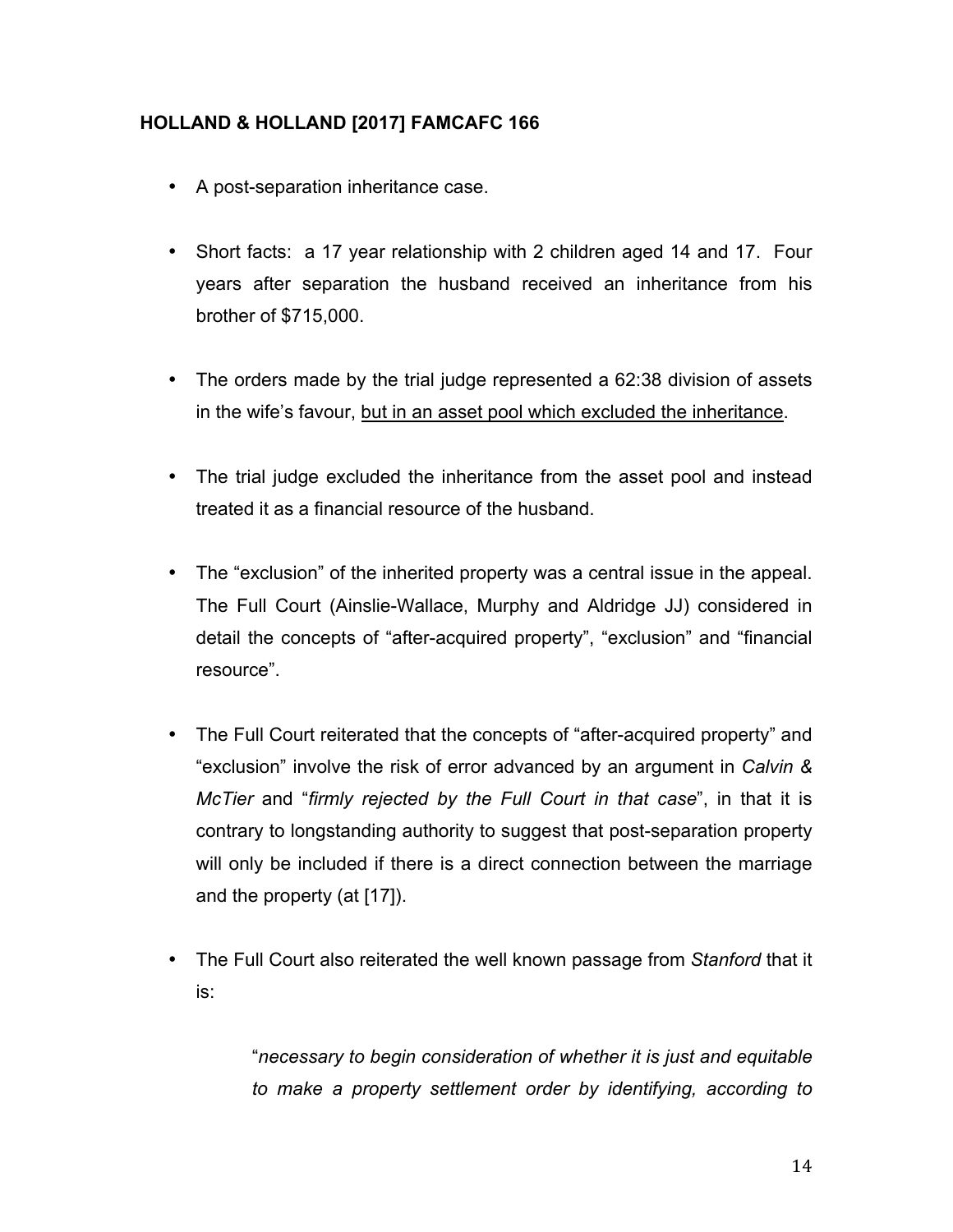*common law and equitable principles, the existing legal and equitable interests of the parties in the property...*" (at [18]).

- The Full Court noted at [20] that the expression "financial resource" requires similar caution. A s79 order can alter the parties' interests in respect of property, but not in relation to financial resources. Financial resources are nonetheless important to s79 orders, by reference to s75(2) factors.
- Inherited property is sometimes labelled as a "financial resource" in circumstances where the Court is actually considering the property as part of an asset by asset approach. The Full Court cautioned against this, noting that the term "financial resource" should be confined to interests which do not fall within the definition of property.
- Thus the Full Court concluded that her Honour erred in referring to the husband's interest in the inherited property as a "financial resource". Instead, it was property of the husband.
- The Full Court said it is wrong as a matter of principle to refer to any existing legal or equitable interests in property to be "excluded" from consideration in s79 proceedings and that:

26. More often than not, the expression is used to indicate that particular property, or a particular category of property, or superannuation interests, are to be treated separately from other property for the purpose of a consideration of s 79(2) or for the purpose of assessing contributions

• Further, the Full Court in effect cautioned against the categorisation of property by reference to a characteristic, such as "inheritance" or "after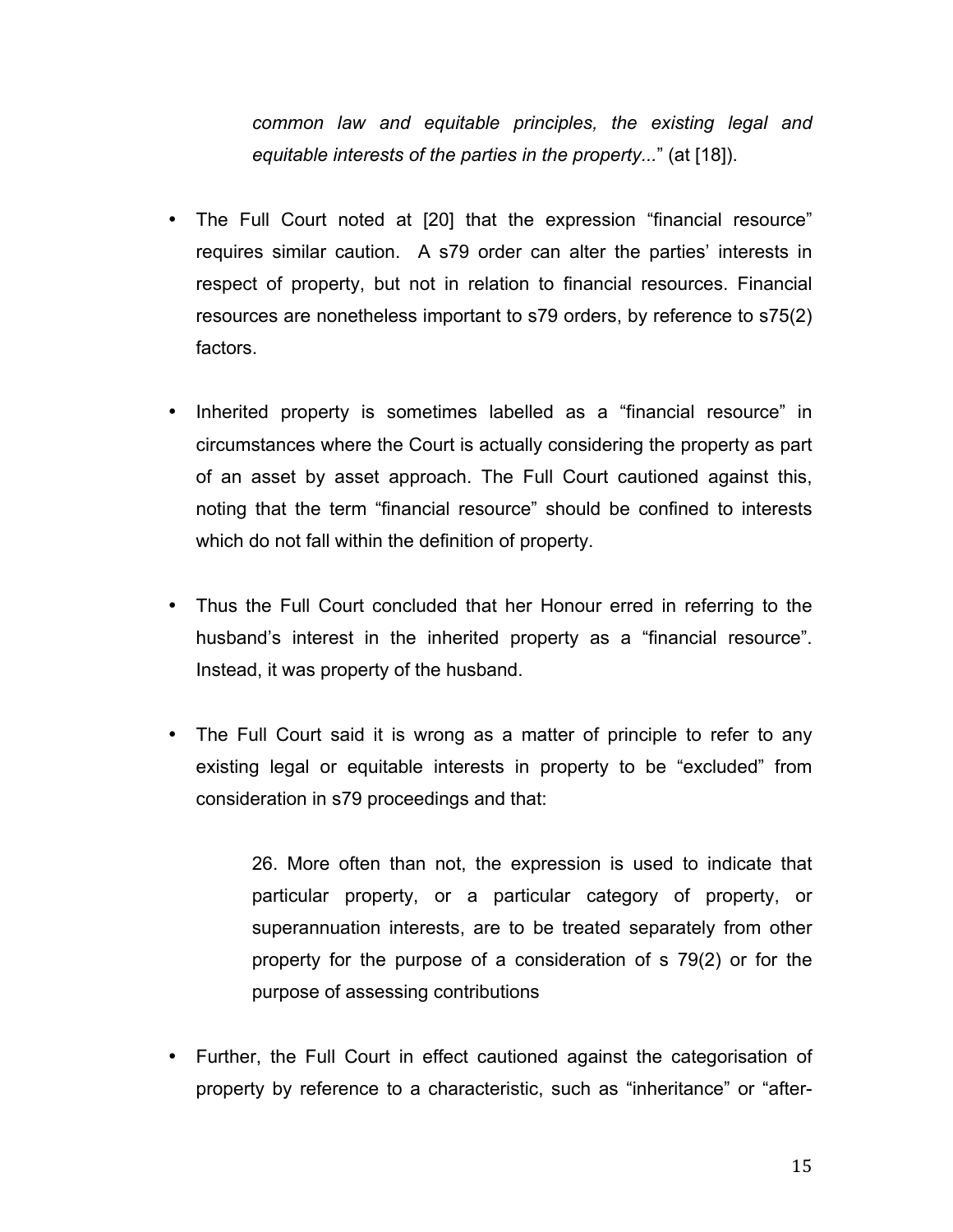acquired property", as to do so often leads to an erroneous argument that unless contributions to that property can be established the property ought be excluded.

- In the result, the Full Court concluded that her Honour erred in principle, in that the inherited property was excluded altogether from consideration.
- However, it was open to her Honour to conclude that the inherited property should be assessed separately from the other property (i.e. a "two pool approach"), and that by reference to contributions the wife should be assessed as having no entitlement in the property. However, to reach such a conclusion there would need to be findings which included the interest in the property and findings in relation to contributions of all types. However her Honour had not undertaken such an asset by asset assessment in relation to the inherited property.
- The key proposition from this appeal it that there is no basis for excluding from consideration any property in which the parties have an existing legal or equitable interest. However the nature of a particular interest or interests in property and when and how it was acquired, utilised, improved or preserved may be very relevant to each or all of three central questions:
	- (i) should a s 79 order be made at all;
	- (ii) whether contributions should be assessed "globally" or "asset by asset" or by reference to two or more "pools"; and
	- (iii) what is the nature and extent of each party's contributions.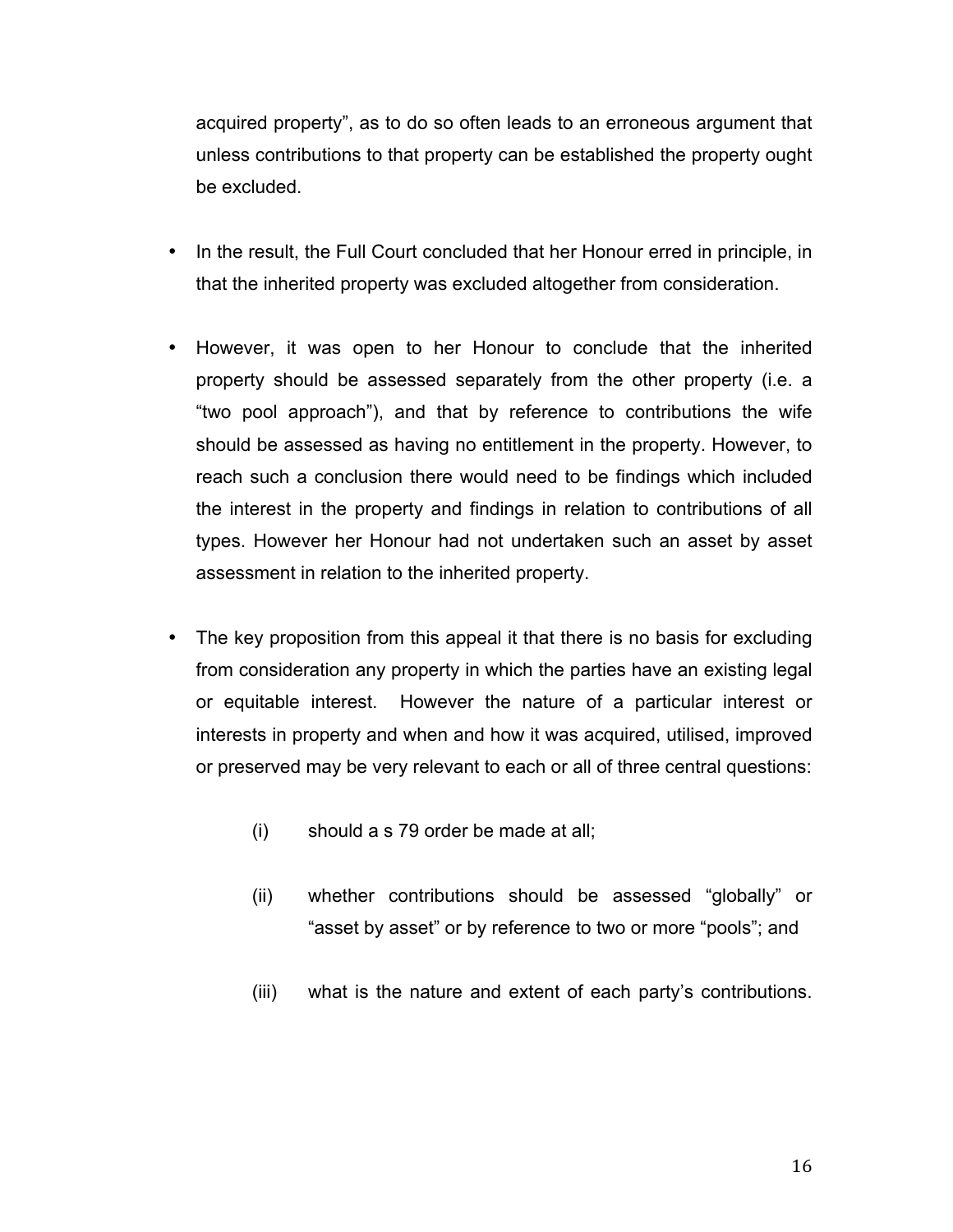#### **DREW & JENSEN [2017] FCCA 656**

- Parenting case, 2 children aged 5 and 2.
- The father commenced recovery proceedings in a Magistrates Court which made the order ex parte on the basis of the evidence the father filed.
- The recovery order was executed by the Police, and the children placed in their father's care. The mother commenced proceedings in the FCCA.
- At the interim hearing both proposed that the children live with them, and spend time with the other parent.
- The Judge closely examined the evidence the father had put before the Magistrate at the recovery application, and observed:

45. It goes without saying that it is critically important for any party who brings parenting proceedings to present all relevant information to the Court. If it were possible to have an even higher duty of disclosure in these circumstances, it arises when ex parte Orders are sought. Thus, the evidence the Father gives at paragraphs 12-16 is relatively benign, and even if it did not provide assurance to a judicial officer making an urgent decision, at the very least it did not raise anything to be concerned about.

46. The difficulty for the Father, however, is that this particular evidence, on which he relied in order to gain the recovery order, was plainly misleading in what it does not tell the Court. Moreover, the matters about to be discussed were plainly known to the Father.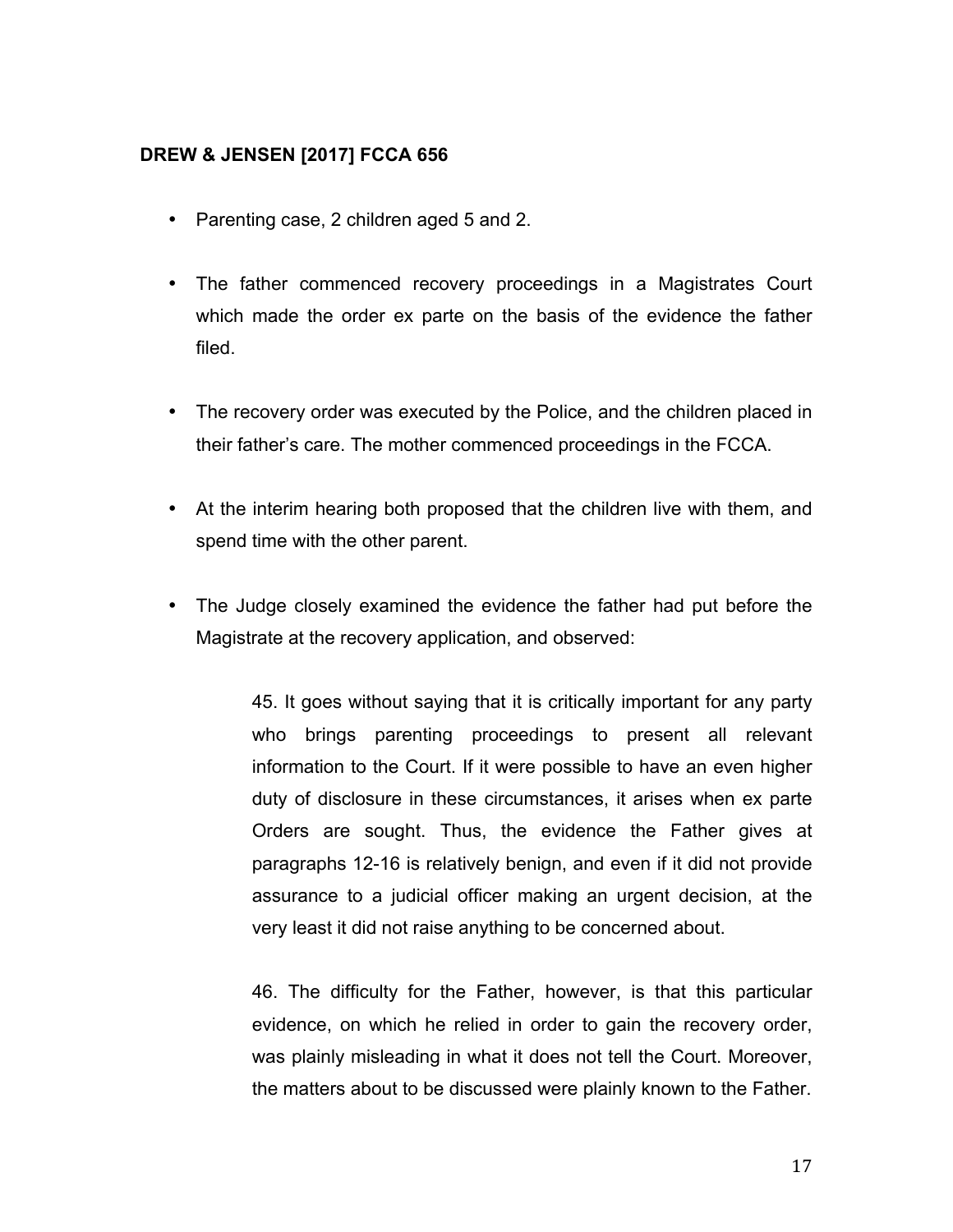- The objective material before the court indicated that the father had been violent in a previous relationship and, indeed, that the nature of his violence was consistent with the allegations made by the mother in the present case. Furthermore, the father had been convicted in respect of that violence.
- The Court stated:

54. Let it be very clear – it is the opinion of this Court that any parent who has been violent to a former partner in the past, who has been convicted of the same, and who does not spend time or communicate with children from a previous relationship for reasons that include that violence, must put that material before the Court in all circumstances, let alone when ex parte Orders are sought.

• The Court referred to The Best Practice Guidelines for Lawyers Doing Family Law Work, which provides:

3.1 An application for an injunction may be made by one party without notice to the other (an 'ex parte' application). In such a case, the applicant's lawyer is under a duty to inform the court of any matters within the lawyer's knowledge which are not protected by legal professional privilege and which would support an argument against the granting of an injunction or limit the terms of the injunction adversely to his or her client.

3.2 If an injunction is appropriate, an ex parte application should be discussed. The issues to consider are:

- whether the client may be in danger, whether valuable property is about to be dissipated, or whether vital evidence is about to be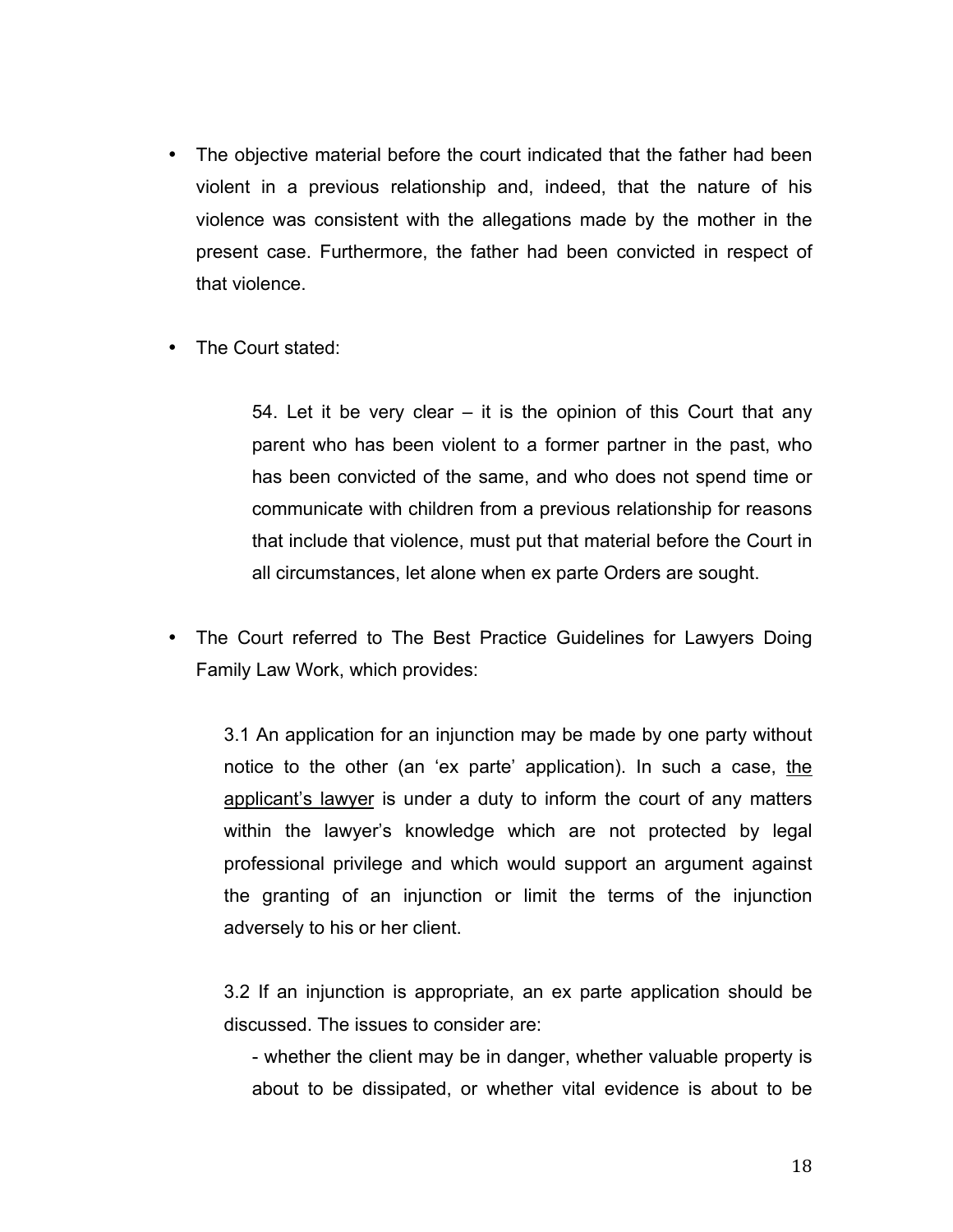destroyed or removed if proceedings are not instituted on an ex parte basis

- the seriousness of the threat to the client, property, or evidence, including whether it is urgent and imminent the likelihood of the court granting an ex parte order, which it will only do if there is a real and urgent need to protect a person or property

- whether proceedings ex parte may escalate the danger to the clients, and

- the court's preference for alternative measures, such as permission to bring the application on short notice.

[emphasis added]

• After reviewing several authorities on the principles of disclosure, as well as in relation to ex parte applications, the Court concluded:

> 32. Lest there be any doubt, this Court considers that the obligation of disclosure discussed in these authorities apply as much to parties as to their lawyers. When a party fails to disclose relevant information to the Court in a parenting case, this may reflect adversely on their capacity to provide for the emotional needs of the child [s60CC(3)(f)] (because of the emotional trauma associated with the recovery for example) and their attitude to the child and to the responsibility of parenthood [s60CC(3)(i)]. It is, in any event, certainly a fact or circumstance that a Court might consider relevant [s60CC(3)(m)].

• *The lawyer's reputation –* Remember the lawyer's duty to the Court is paramount. It includes not misleading the Court.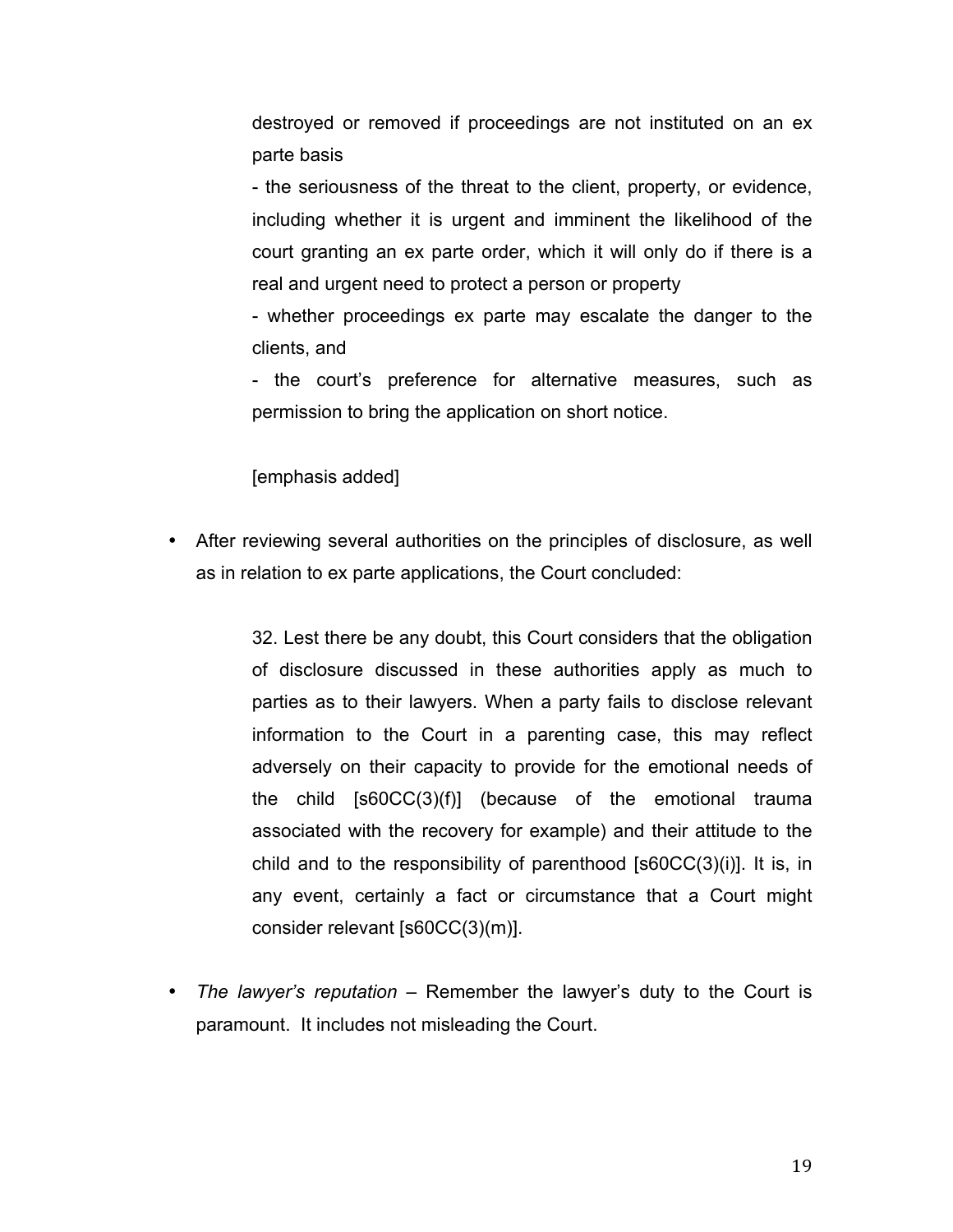• For ex parte applications the Legal Profession Uniform Law Australian Solicitors' Conduct Rules 2015 provide:

19.4 A solicitor seeking any interlocutory relief in an ex parte application must disclose to the court all factual or legal matters which:

19.4.1 are within the solicitor's knowledge,

19.4.2 are not protected by legal professional privilege, and

19.4.3 the solicitor has reasonable grounds to believe would support an argument against granting the relief or limiting its terms adversely to the client.

19.5 A solicitor who has knowledge of matters which are within Rule 19.4: 19.5.1 must seek instructions for the waiver of legal professional privilege, if the matters are protected by that privilege, so as to permit the solicitor to disclose those matters under Rule 19.4, and

19.5.2 if the client does not waive the privilege as sought by the solicitor:

(i) must inform the client of the client's responsibility to authorise such disclosure and the possible consequences of not doing so, and

(ii) must inform the court that the solicitor cannot assure the court that all matters which should be disclosed have been disclosed to the court.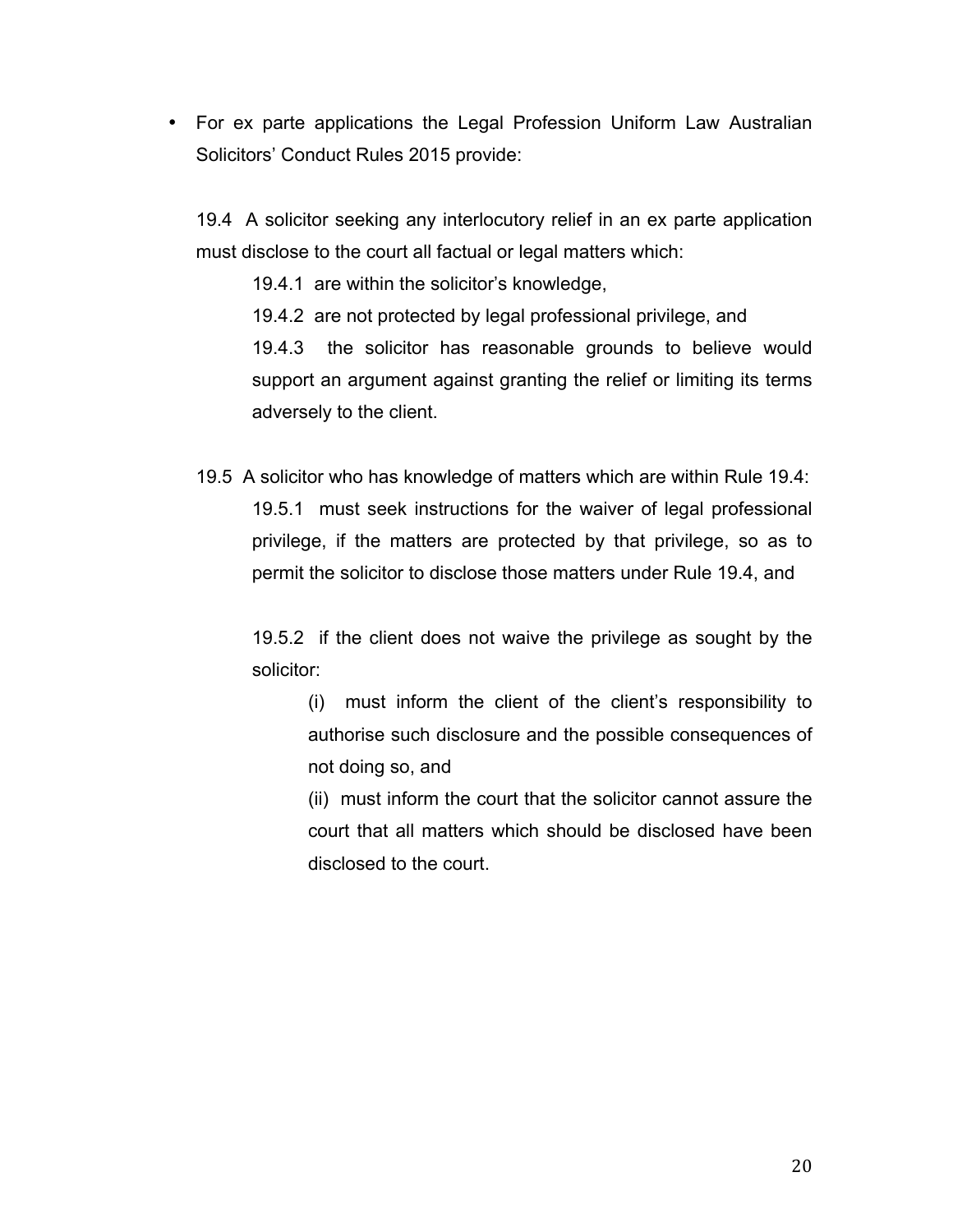#### **SIMIC & NORTON [2017] FamCA 1007**

- A must read case.
- Property and parenting and child support departure proceedings in the Family Court at Sydney.
- The parenting case settled, and the property case settled on the  $7<sup>th</sup>$  day of the trial.
- However costs notices had been provided in accordance with the FLR and Benjamin J made a number of observations in relation to costs and other aspects of the matter.
- Together the parties had spent circa \$860,000 in legal costs. The mother's were \$352,000. The father's were \$506,000.
- His Honour:

1. … I have become increasingly concerned about the high levels of costs charged by the legal profession in property and parenting proceedings and in previous judgments I have expressed these concerns in that regard. Such comments have seemingly gone unheeded.

2. In the Sydney Registry of the Family Court I have observed what seems to be a culture of bitter, adversarial and highly aggressive family law litigation. Whether this win at all costs, concede little or nothing, chase every rabbit down every hole and hang the consequences approach to family law litigation is a reflection of a Sydney-based culture by some or many litigants or whether it is an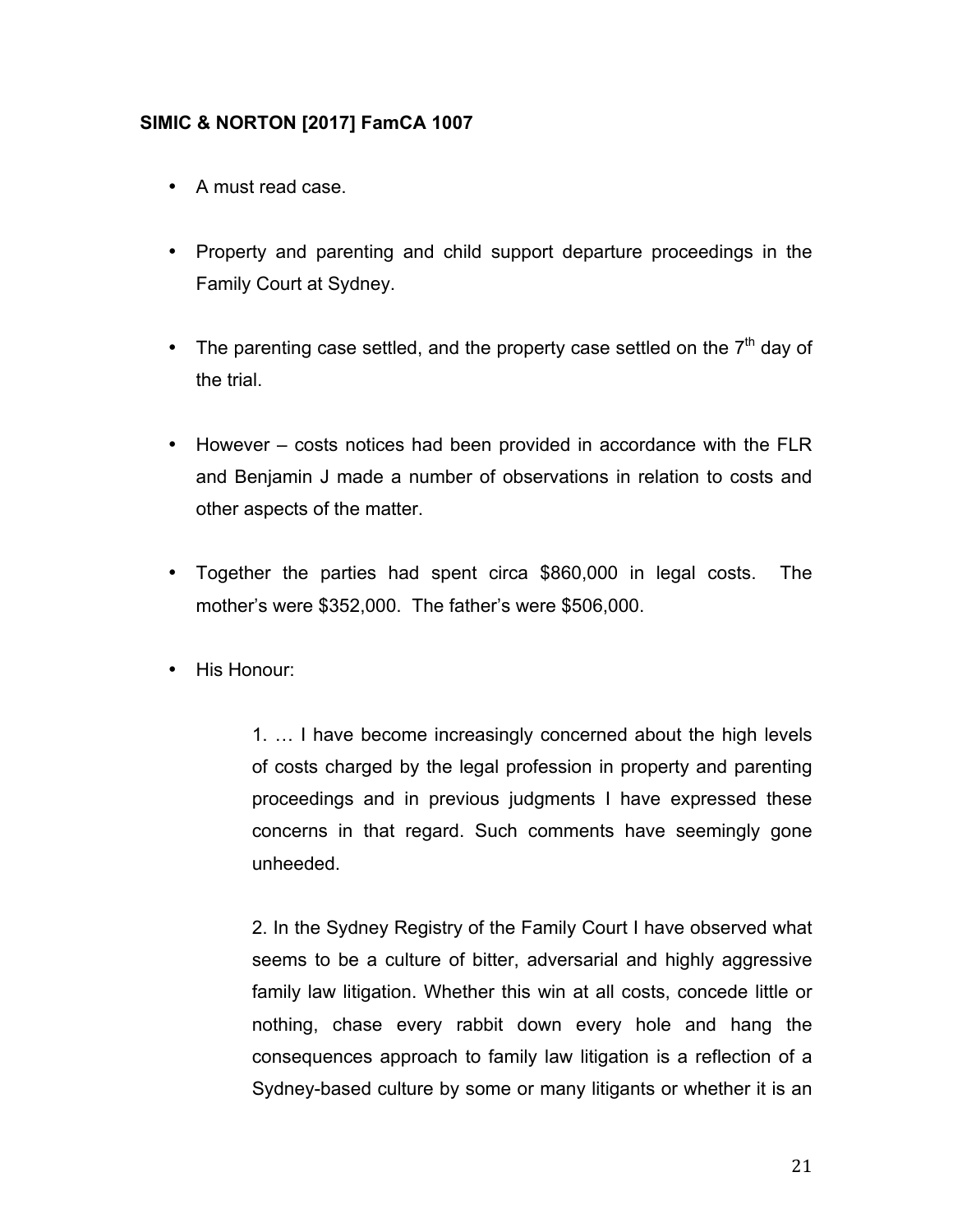approach by some legal practitioners or a combination of both, I do not know.

3. Whichever is the cause, the consequences of obscenely high legal costs are destructive of the emotional, social and financial wellbeing of the parties and their children. It must stop.

…

15. Attached to the affidavits of the parties were copies of correspondence between the solicitors. Some of this solicitor correspondence was included as part of the five hundred pages of exhibits to the father's affidavit. I have read each and every one of those letters.

…

17. Some of those letters were inflammatory and reflected the anger of the parties or one or other of them. The letters were at times accusatory. They were often verbose and at times involved unnecessary tit for tat commentary. Some of the letters served little or no forensic purposes.

18. The father conceded in cross-examination that on some days multiple letters were sent by his solicitor to the other party's solicitor.

19. Solicitors are not employed to act as 'postman' to vent the anger and vitriol of their clients.

22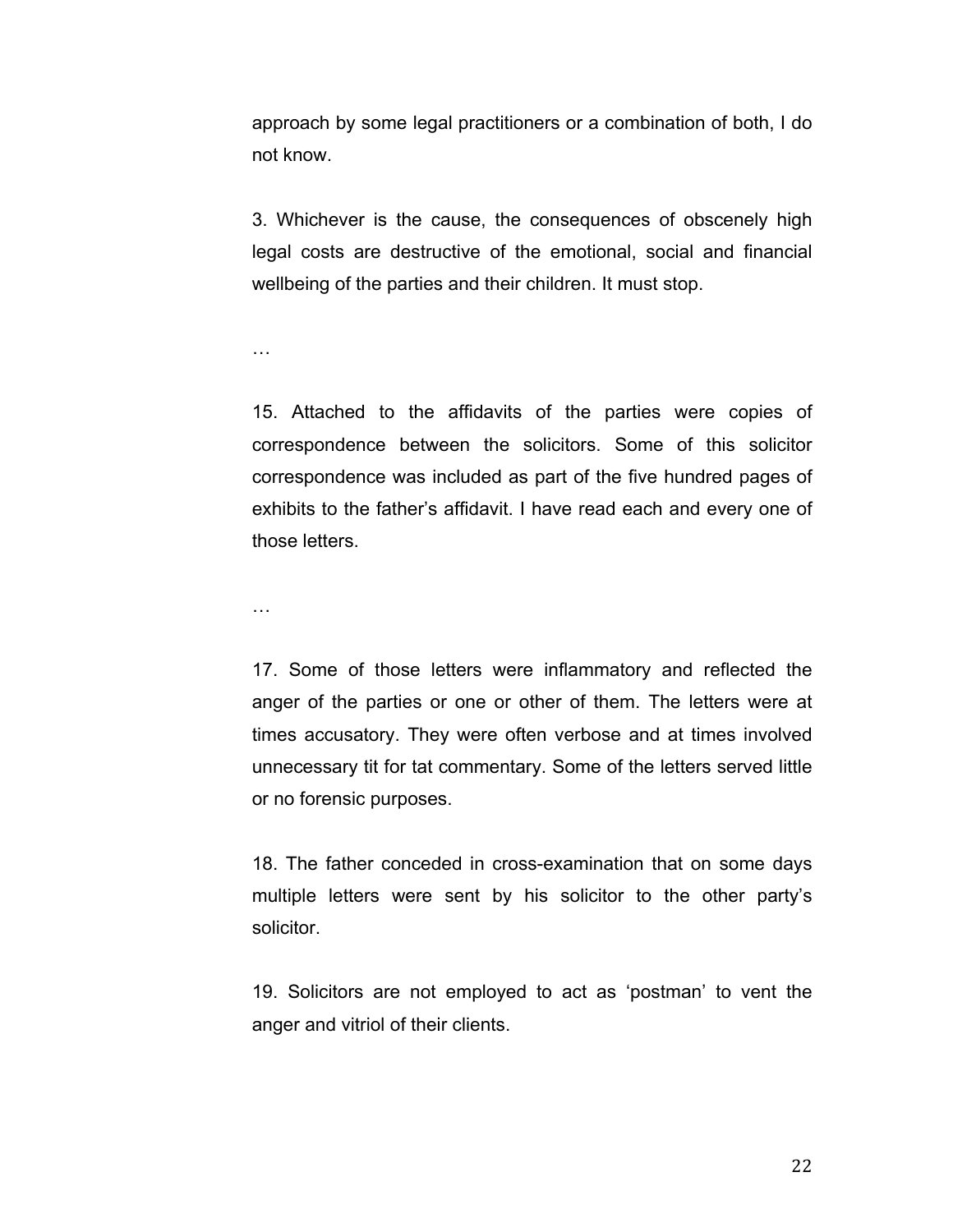20. The solicitors are professional legal practitioners and charge significant hourly rates for their time and skills. To that end, they must ensure that correspondence and communication is necessary, balanced, considered and relevant.

21. Parties to family law litigation can often be distressed, anxious, angry, upset and emotional. Many have little experience in court process and this may be their one, and hopefully only, interaction with the civil legal system. They are generally unsophisticated litigants in terms of costs and rely on the provision of fair, reasonable, competent and proportional professional services by their legal representatives.

…

26. For legal practitioners to be entitled to be paid costs in this Court, or any court for that matter, there is the following underlying criteria:-

(a) It needs to be reasonable to carry out the legal work to which the legal costs relate;

(b) The legal work must be carried out in a reasonable and professional manner;

(c) The quantum of legal costs and disbursements must be fair and reasonable, in all of the circumstances; and

(d) The legal costs and disbursements must be proportionate to the issues in dispute.

27. In this case the parties have spent an 'eye watering' total of about \$860,000 in legal costs and disbursements.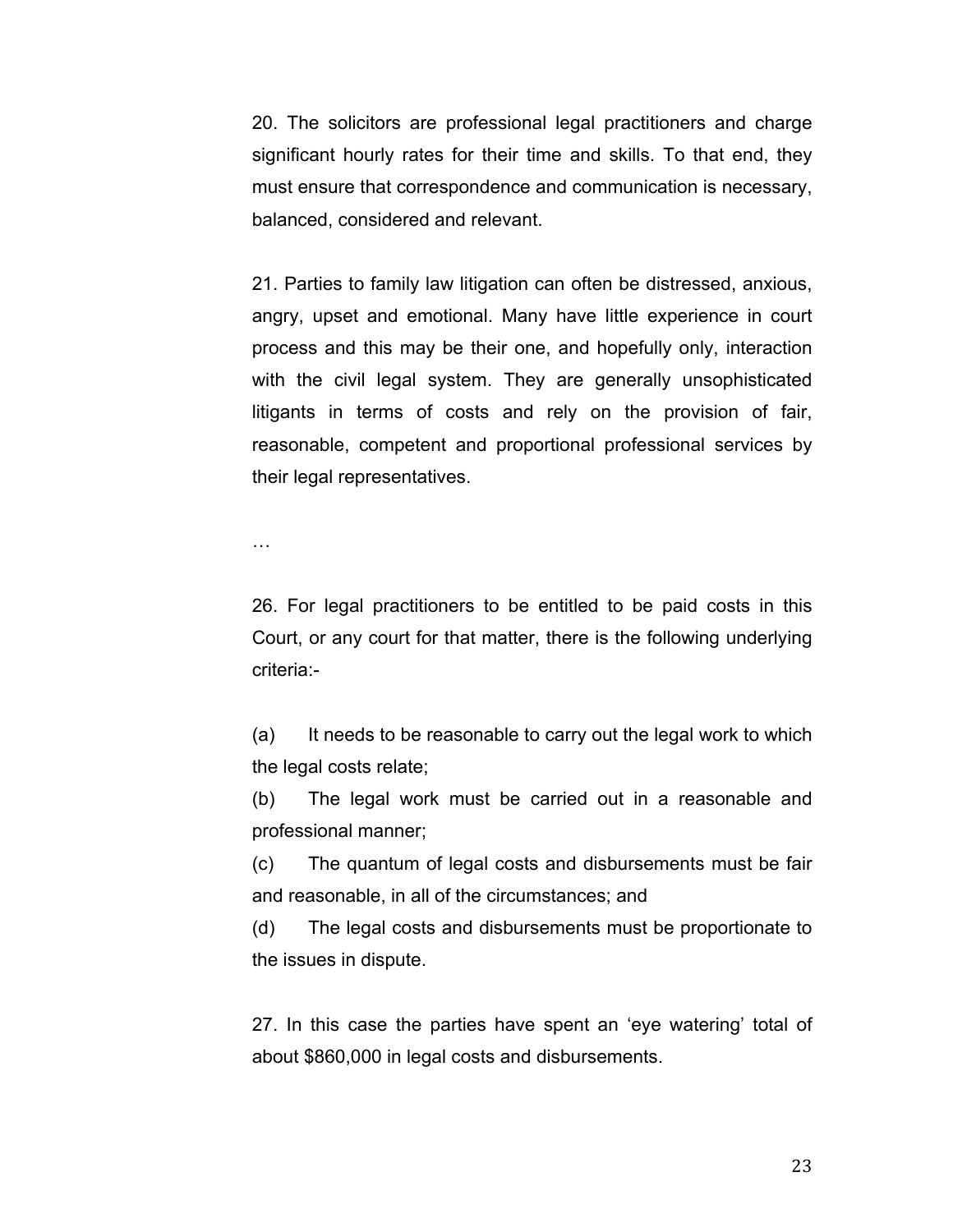28. Legal practitioners have a duty to minimise costs and to reduce conflict.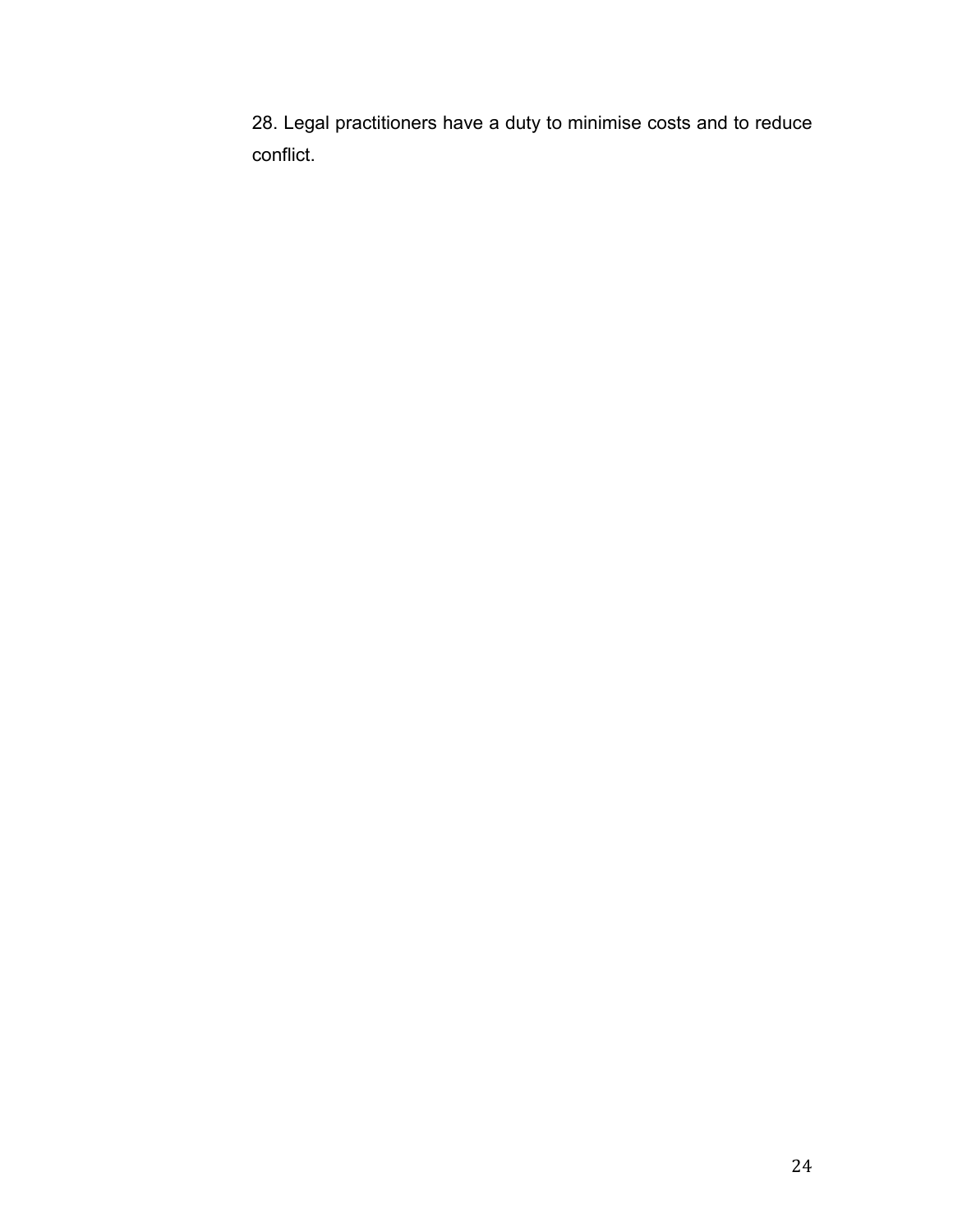#### **New Practice Direction – Federal Circuit Court**

#### *Practice Direction No 2 of 2017*

#### **Interim Family Law Proceedings**

#### **Part 1 Preliminary**

- 1. This Practice Direction sets out arrangements for the management of interim proceedings in the family law jurisdiction in the Federal Circuit Court of Australia.
- 2. This Practice Direction commences **1 January 2018** and supersedes the following Information Notices:

*Notice to Litigants and Practitioners – Interim Proceedings-Adelaide Registry; Notice to Litigants and Practitioners – Interim Parenting Proceedings – Sydney, Newcastle and Canberra Registries.*

- 3. The conduct of proceedings in the Court is governed by the *Federal Circuit Court of Australia Act 1999* and the *Federal Circuit Court Rules 2001.* Consistent with its legislative mandate, the Court applies the rules of court flexibly and with the objective of simplifying procedures to the greatest possible extent.
- 4. *It is expected that parties and their representatives will assist the Court to ensure that proceedings are conducted expeditiously and consistently with the objectives of early identification of the issues in dispute requiring adjudication and the efficient use of judicial resources.*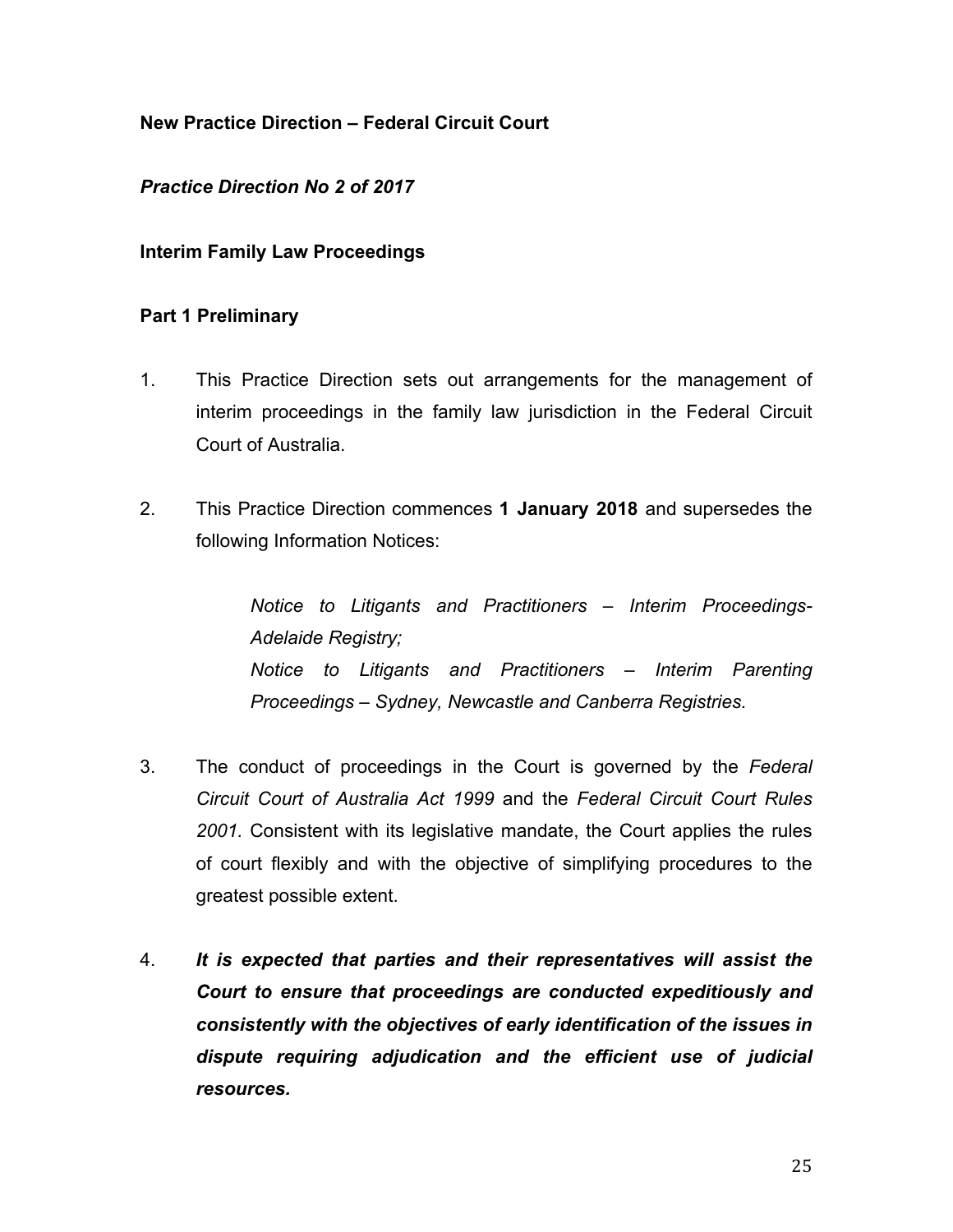#### **Commencing proceedings**

- 5. Proceedings in the Court are commenced by an Initiating Application supported by an affidavit. Interim orders may be sought at the time of filing an Initiating Application for final orders or during the proceedings by way of an Application in a Case. Applications for any interim orders must be supported by an affidavit. In financial matters they must also be supported by a financial statement or an affidavit of financial circumstances.
- 6. Pursuant to section 51 of the *Federal Circuit Court of Australia Act 1999*  the Court directs that, unless express leave is granted by the Judge into whose docket the matter has been allocated, affidavit material in support of an interim application must not:
	- exceed 10 pages in length for each affidavit;
	- contain more than 5 annexures.

### **Interim hearing**

- 7. The Judge determines whether to conduct an interim hearing on the first return date of an Initiating Application, or Application in a Case. The Judge will also determine whether to deal with all or part of the application and/or the Response as filed.
- 8. Any interim hearing will be conducted as an abridged process with a circumscribed scope of inquiry. Only those issues, specifically identified by the Judge as the subject matter of the interim hearing, will be dealt with.
- 9. The relevant facts to be relied on by a party at an interim hearing must be set out succinctly in their affidavit material complying with paragraph 6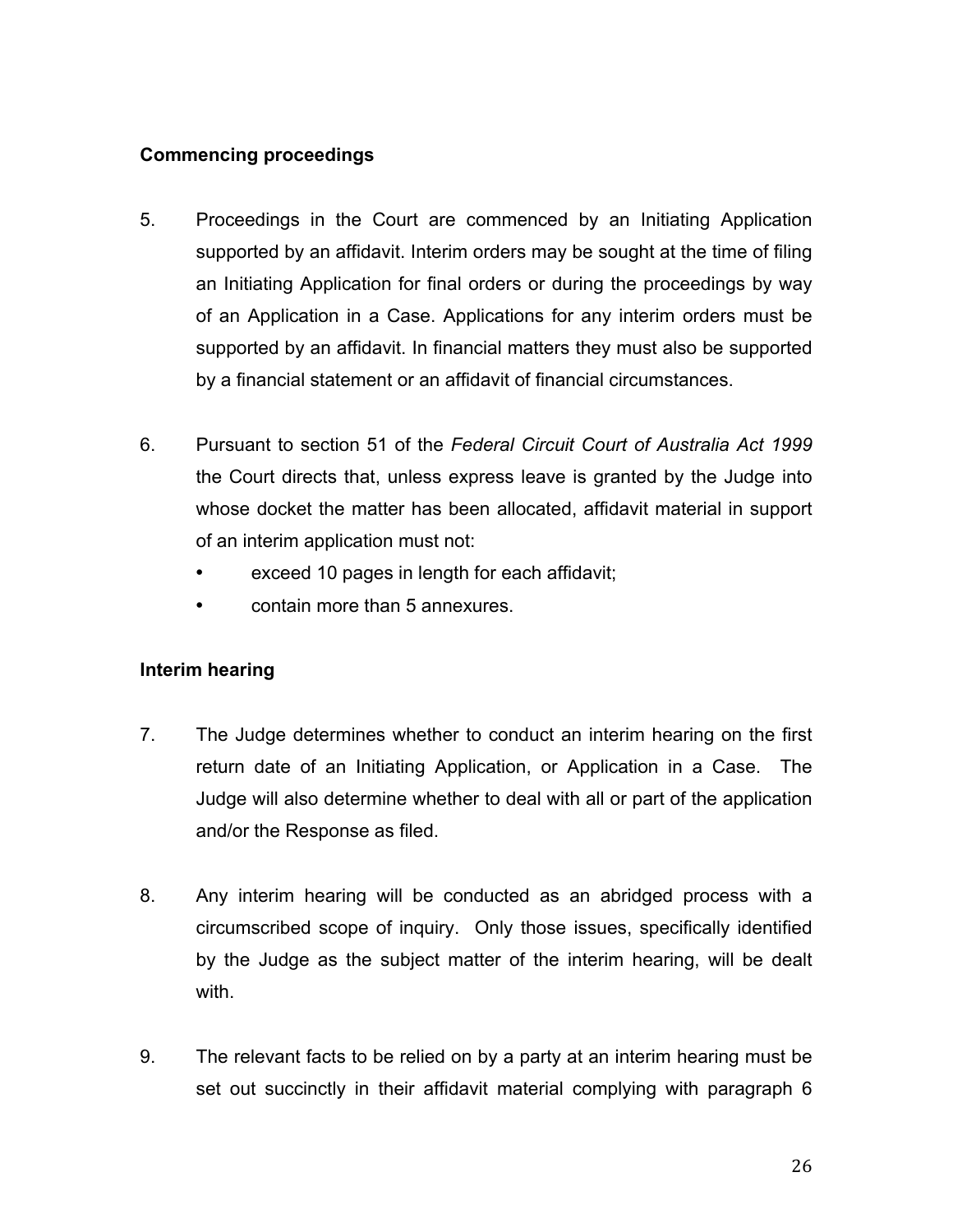above. Division 15.4 of the *Federal Circuit Court Rules 2001* sets out the rules in relation to affidavits.

- 10. Where the respondent seeks interim orders additional to those sought by the applicant, and the applicant opposes the orders sought, the applicant may file a second affidavit in answer, complying with paragraph 6 above, and setting out:
	- a. any additional orders sought;
	- b. any additional relevant facts relied on in opposition to the respondent's orders.

#### **Failure to comply**

- 11. Parties and practitioners should expect that failure to comply with any part of this Practice Note will result in loss of hearing priority, or adjournment of an interim hearing with costs orders.
- 12. In particular, if a party proposes to rely upon an affidavit which does not comply with paragraph 6 above, parties and practitioners should expect that:
	- a. in the discretion of the Judge,
		- i. non complying affidavits will not be read; or
		- ii. the responsible party will be required to select 10 pages out of their non complying material that they seek to rely upon;
	- b. Specific costs orders may be made.
- 13. Documents filed less than 48 hours prior to hearing (electronically or otherwise) ('a late document') cannot be relied upon at the hearing without leave of the Court. A party or practitioner seeking to rely upon a late document must seek leave to tender a copy of it at the commencement of the hearing.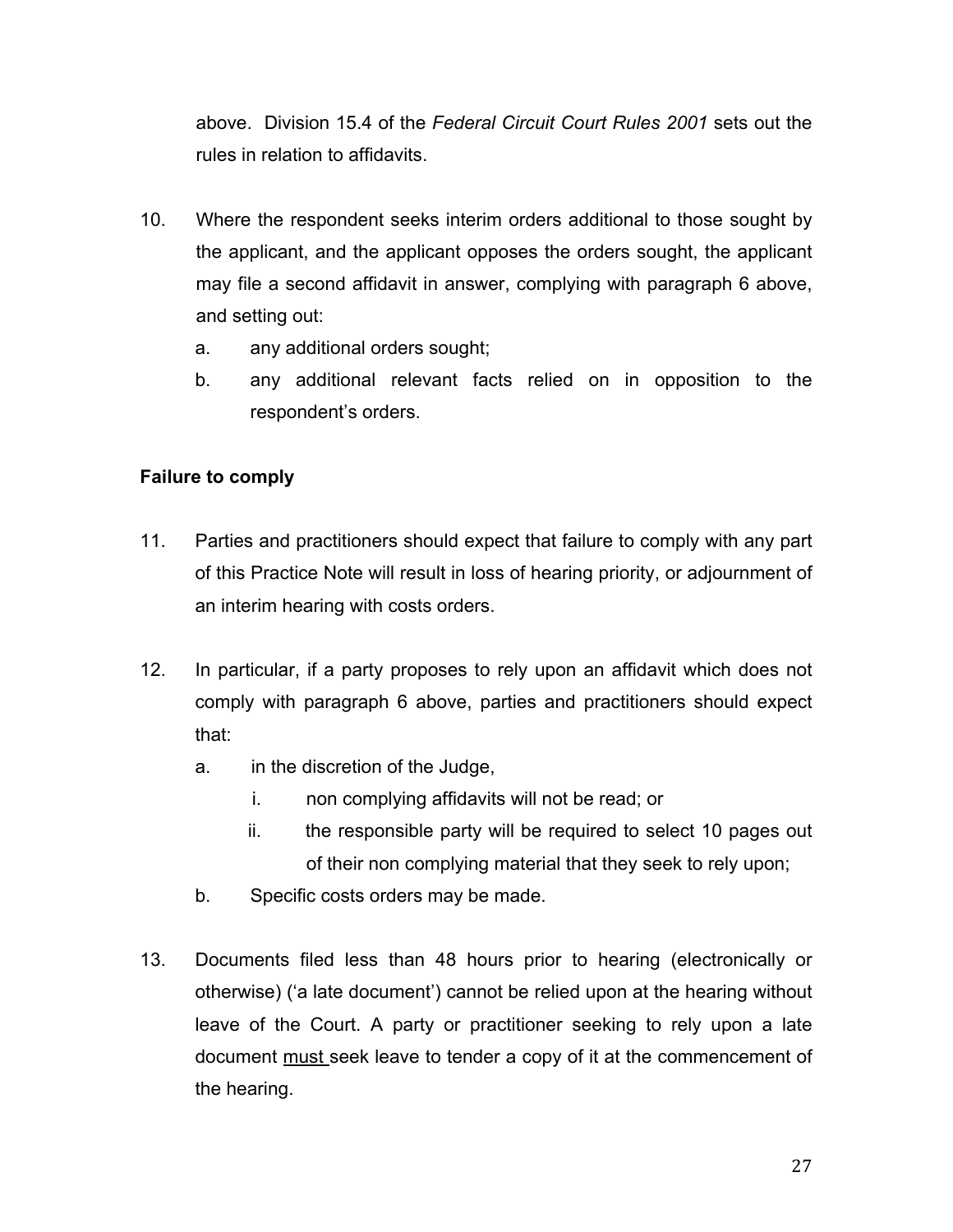14. This Notice can be found on the Court's website: www.federalcircuitcourt.gov.au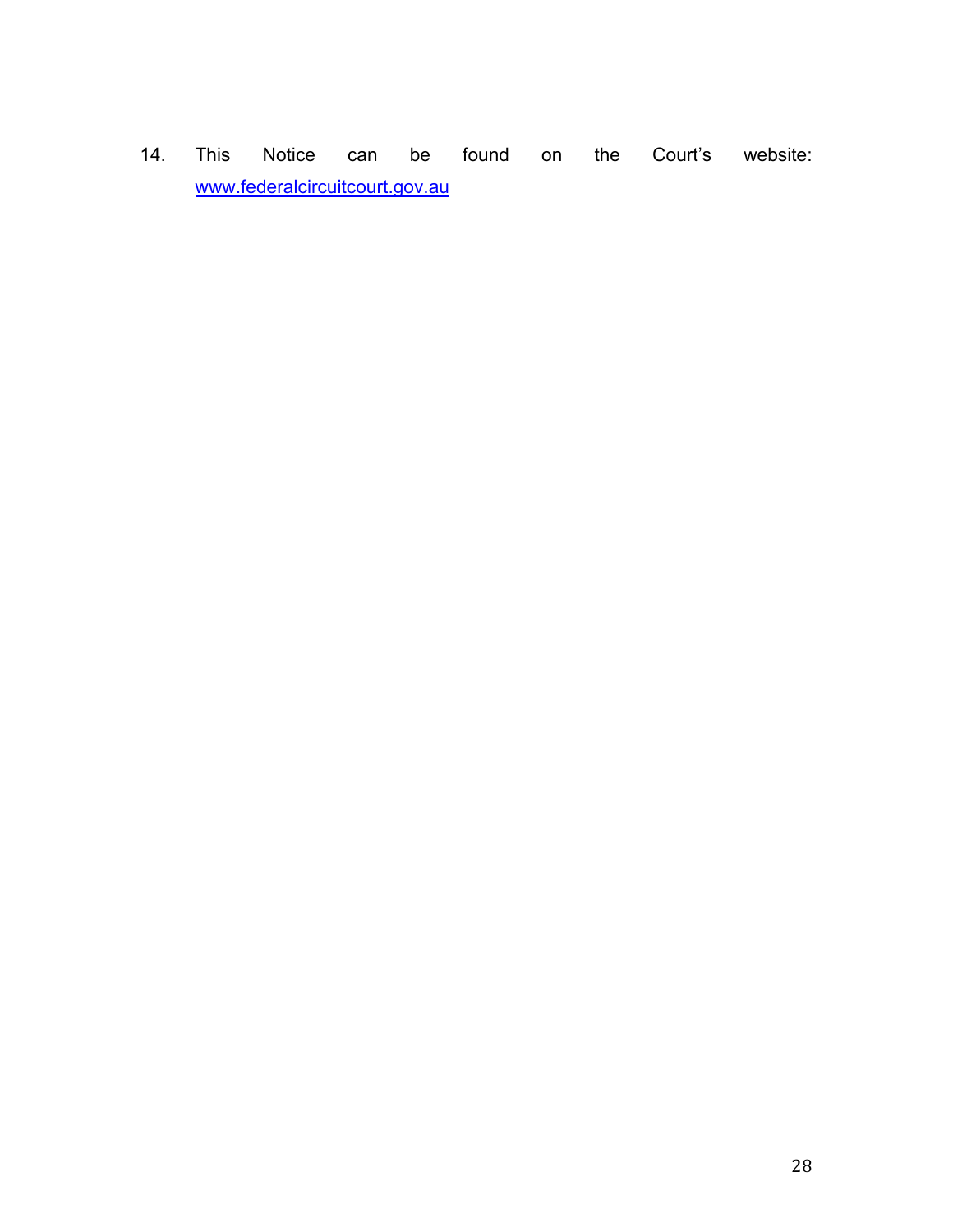#### **Amendments to the Family Law Rules – commencing 1 March 20181**

Family Court only (not Federal Circuit Court).

#### Noteworthy changes:

- Exhibits and annexures are no longer to be attached to affidavits (or otherwise filed). Documents that are to be relied on must be referred to in the body of the affidavit and tendered. Hard copies of any document intended to be used in conjunction with an affidavit and tendered, must be served on the other party contemporaneously with the affidavit.
- Two new 'Notice of Risk' forms have been approved one for use in current cases and one to be used in conjunction with Applications for Consent Orders. The form 'Annexure to Proposed Consent Parenting Order' has been abolished.
- It is no longer necessary to file a Superannuation Information Form with an Application for Consent Orders, provided an alternative document is filed which allows the Court to determine the value of the superannuation interest, such as an up to date member statement.
- A new Submitting Notice has been created, to be used in situations where a party is served with an Initiating Application, Response, Reply or Notice of Appeal and they do not wish to contest the making of the orders sought. The party filing the notice must provide an address for service and state in the notice that they will submit to any order the Court may make. The notice must indicate if the party wants to be heard as to costs.

  $1$  Family Law Amendment (2018 Measures No. 1) Rules 2018 dated 9 February 2018